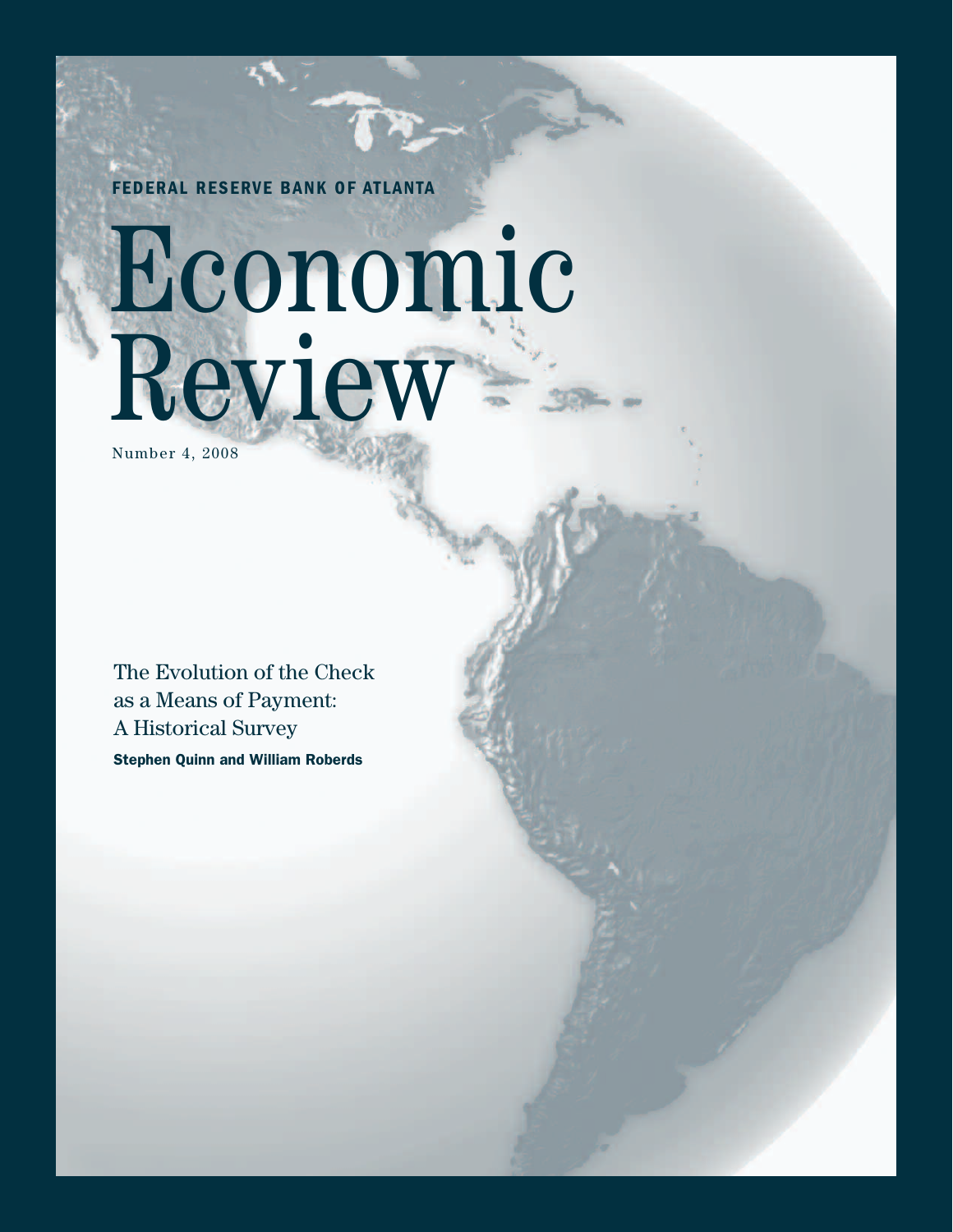#### **PRESIDENT AND CHIEF EXECUTIVE OFFICER**

DENNIS L. LOCKHART

**SENIOR VICE PRESIDENT AND DIRECTOR OF RESEARCH** DAVID E. ALTIG

#### **RESEARCH DEPARTMENT**

THOMAS J. CUNNINGHAM, Vice President and Associate Director of Research GERALD P. DWYER JR., Vice President JOHN C. ROBERTSON, Vice President

#### **PUBLIC AFFAIRS DEPARTMENT**

BOBBIE H. MCCRACKIN, Vice President LYNN H. FOLEY, Editor TOM HEINTJES, Managing Editor JILL DIBLE AND PETER HAMILTON, Designers VANESSA FLOCCARI, Marketing and Circulation CHARLOTTE WESSELS, Administrative Assistance

The *Economic Review* of the Federal Reserve Bank of Atlanta presents analysis of economic and financial topics relevant to Federal Reserve policy. In a format accessible to the nonspecialist, the publication reflects the work of the bank's Research Department. It is edited, designed, and produced through the Public Affairs Department.

Views expressed in the *Economic Review* are not necessarily those of the Federal Reserve Bank of Atlanta or the Federal Reserve System.

Material may be reprinted or abstracted if the *Economic Review* and author are credited.

To sign up for e-mail notifications when articles are published online, please visit www.frbatlanta. org and click the "Subscribe" link on the home page. For further information, contact the Public Affairs Department, Federal Reserve Bank of Atlanta, 1000 Peachtree Street, N.E., Atlanta, Georgia 30309-4470 (404.498.8020). ISSN 0732-1813

## **FEDERAL RESERVE BANK OF ATLANTA** Economic Review

Volume 93, Number 4, 2008

## The Evolution of the Check as a Means of Payment: A Historical Survey

#### **Stephen Quinn and William Roberds\***

Though checks' popularity is now waning in favor of electronic payments, checks were, for much of the twentieth century, the most widely used noncash payment method in the United States. How did such a relatively inefficient form of payment become so dominant? This article traces the historical evolution of the check, focusing on its relation to complementary and competing payment technologies.

Originating in the eastern Mediterranean during the first millennium as a convenient form of payment between local merchants, checks became more versatile through the development of negotiability in sixteenth-century Europe. The suppression of banknotes in eighteenth-century England further promoted the use of checks. In the United States, nineteenth-century legislation discouraged other payment methods and eventually led to a nationwide check payment system. In the twentieth century, under the Federal Reserve's leadership, checks expanded rapidly and became the nation's default payment method.

The authors discuss some persistent historical themes surrounding checks: checks' ease of use, which provides advantages over other payment methods but creates risk to businesses and banks; checks' sophistication, which evolved through centuries of legal precedent and operational experimentation; and checks' high costs relative to other forms of payment.

Checks' traditional dominance of the U.S. payment system, the authors conclude, resulted from historical happenstances. These events gave the check relative advantages that are only now being overcome by electronic payment technologies.

JEL classification: E42, G21, N10

Key words: checks, payments, Federal Reserve, banknotes, bills of exchange

\* Quinn is an associate professor in the Department of Economics at Texas Christian University. Roberds is a research economist and policy adviser in the Atlanta Fed's research department.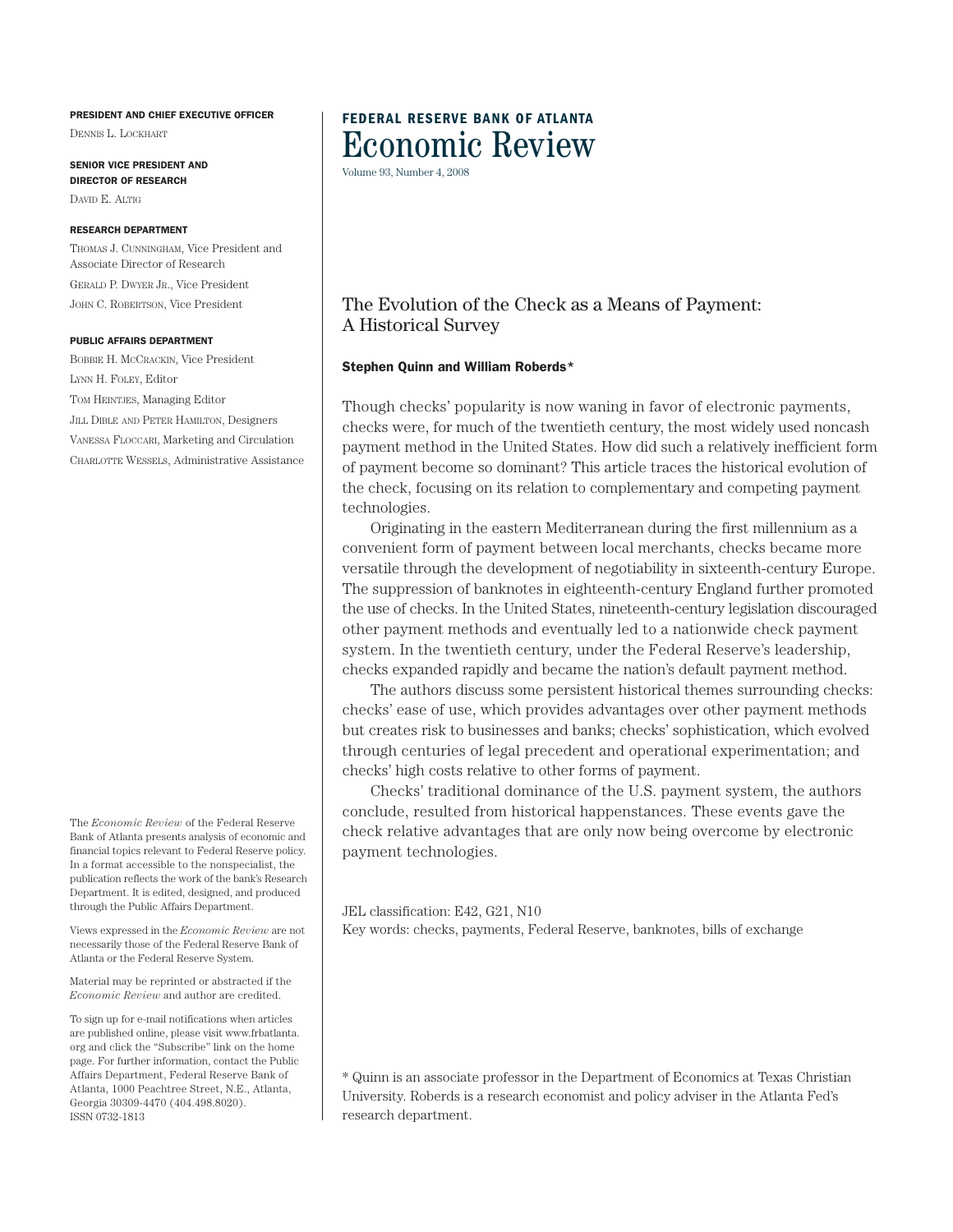# The Evolution of the Check as a Means of Payment: A Historical Survey

#### **Stephen Quinn and William Roberds**

Quinn is an associate professor in the Department of Economics at Texas Christian University. Roberds is a *research economist and policy adviser in the Atlanta Fed's research department. The authors are grateful to Geoff Gerdes, Dror Goldberg, Beth Klee, Susan Robertson, Larry Wall, and Warren Weber for assistance and helpful comments on earlier drafts.*

 $\prod$ n the early eleventh century, an Iranian traveler named Nasir-i Khosrau visited the city of Basra<br>(in present-day Iraq). There he recorded one of the first descriptions of a form of payment known n the early eleventh century, an Iranian traveler named Nasir-i Khosrau visited the city of Basra as the *sakk*, a merchant's written instruction ordering his bank to make a payment from his account. 1 The U.S. economy continues to rely on the payment instrument favored in medieval Basra. Although the number of checks written in the United States peaked in the mid-1990s, <sup>2</sup> Americans still wrote about 33 billion checks in 2006 (Board of Governors of the Federal Reserve System 2007b). Only cash was used more often to make payments.

This ongoing reliance on checks is unique among developed countries and creates some inefficiency in the U.S. payment system (Humphrey and Berger 1990; Wells 1996). For example, Garcia-Swartz, Hahn, and Layne-Farrar (2006) put the social cost of a typical grocery store check payment at \$1.21 versus \$0.78 for the cheapest electronic alternative (payment with a debit card). Much of the difference derives from checks' higher processing cost, which in turn stems from the cost of physically moving and storing paper. Recent moves toward "electronifying" check processing—most notably the Check Clearing for the 21st Century Act of 2003—have reduced these costs, but the check clearing system still processes many checks in paper form (Board of Governors 2007a, b).

While awareness of the inefficiency of checks is widespread, how checks came to dominate the U.S. payment system may be less appreciated. In this article, we survey the historical evolution of the check by focusing on the wider payment system environment. We hope to better understand the future role of this ancient form of payment by understanding how checks have related to complementary and competing payment technologies.

Our survey identifies three critical changes that ushered the check to ascendancy. In the sixteenth century, the development of negotiability in the Low Countries enhanced the versatility of the check and opened the door for interbank acceptance. Next, the regulatory suppression of banknotes in England in the eighteenth century and in the United States after the Civil War promoted the use of checks in the Anglo-Saxon world. Finally, the Federal Reserve's entry into check processing created a unified, nationwide check payment system in the twentieth century.

We also identify some persistent themes in the history of the check. From the beginning, ease of use has been an important advantage for checks relative to other means of payment. For checks, however, convenience also creates risk to businesses and banks, so checks have often been limited to local transactions and to the wealthiest customers. As a result, innovation in checking focuses on ways to manage these risks: Legal doctrines standardize check clearing procedures, banks create formal relationships to mitigate imbalances, and electronic check processing increases the speed of information flows.

Over the centuries, innovations increased the sophistication of checks. This sophistication is perhaps surprising given the check's apparently simple nature: a piece of paper with a few "magic words" such as "pay to the order of" written across it. But this seeming simplicity belies the hundreds of years' worth of legal precedent and operational experimentation that underlie the check payment system available to Americans today.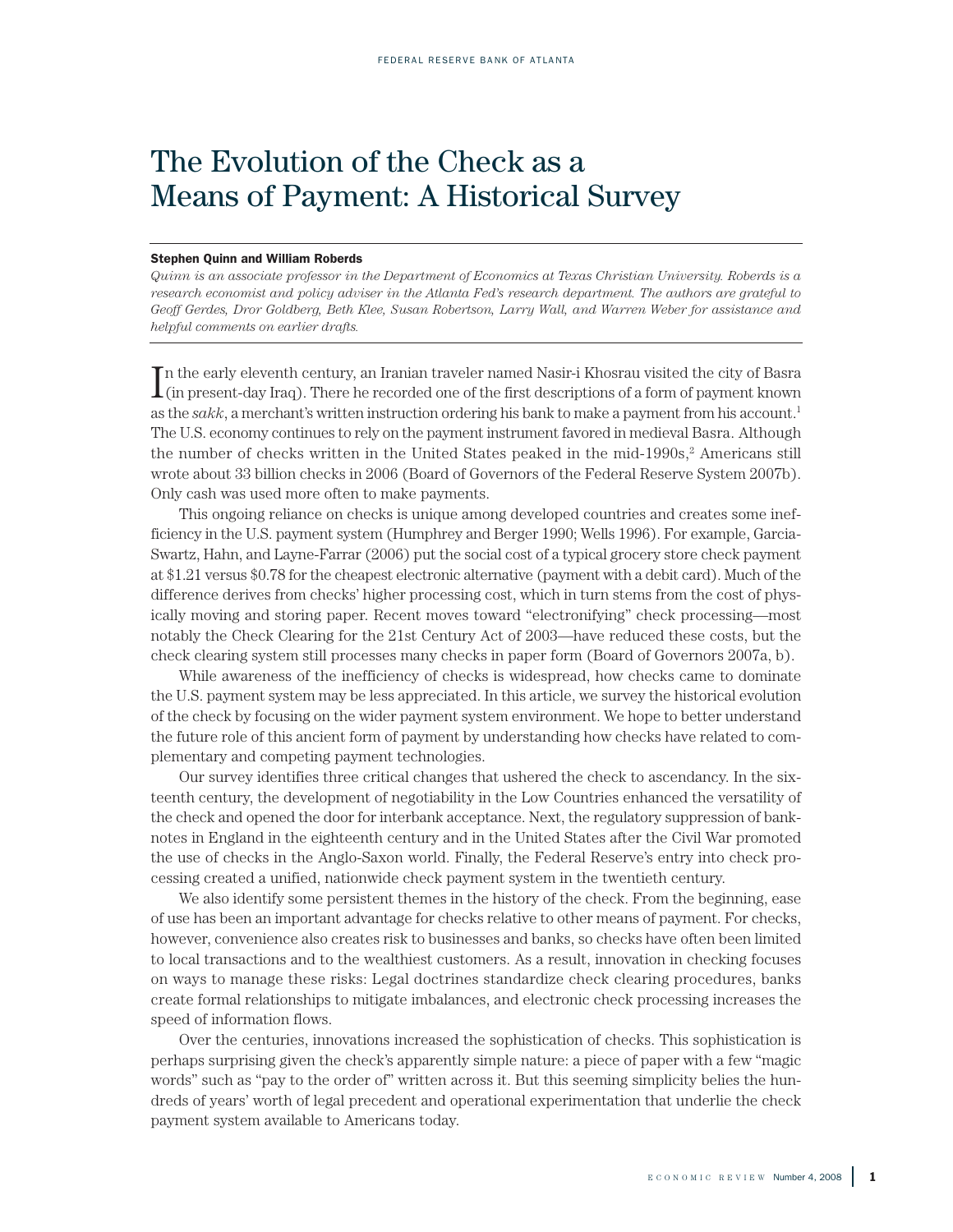A final theme is cost. The downside of checks' versatility is that checks have been, and remain, a relatively costly form of payment in many situations. But technological, regulatory, and legal changes over the years have markedly reduced the cost of check payments. A recent byproduct of this trend has been a blurring of some of the distinctions between checks and other types of payment. Still, the cost disadvantage of using checks persists, and, historically speaking, checks have dominated payments only when rival instruments have been suppressed.

We conclude that checks' traditional dominance of the U.S. payment system must be seen as highly path dependent, a consequence of a long series of historical happenstances. These events have conferred on the check some noteworthy advantages over its competitors, advantages that are only now being overcome by advances in electronic payment technologies.

#### **Definition and early origins**

A check is a written order to a bank by a depositor at that bank (known as the *drawer* or *maker*). The order instructs a bank to pay a third party (known as the *payee*) a certain sum of money from the depositor's account when the check is presented to the bank. 3

Today, the idea that a bank depositor can transfer funds by check seems natural and obvious. But for much of recorded history, checks were unknown. The Roman Empire, for example, had many banklike institutions known as *argentarii*, but there is no evidence that depositors used checks, at least in the western part of the empire (Andreau 1999).

Checks appear to have been in common use in the eastern Mediterranean during the first millennium. By the tenth century, checks were widely used in the Muslim world (Ashtor 1972). In contrast, monetary systems in Europe at this time were extremely primitive. There were few coins of reliable value and no banks, much less checks (Usher 1934; Spufford 1988).

During the Crusades, Europeans came into increased contact with the Muslim world and came to adopt, with modifications, the banking and monetary systems they encountered in the eastern Mediterranean. During the thirteenth century, rudimentary banks appeared in commercial cities such as Barcelona, Florence, Genoa, and Venice. The primary purpose of these banks was to facilitate payments among local merchants rather than to provide credit. Payments were made by oral order rather than written order. To make a payment, the payor and payee both walked to the bank, and the payor instructed the banker to credit the payee's and debit the payor's account. The banker made an entry of the transaction in his journal, which served as a notarial record that the payment had taken place.

Payees commonly preferred payment in the form of a credit with the bank over coin because the quality of medieval coinage was usually poor, and large amounts of coin were heavy and difficult to protect. Medieval banks would also occasionally make credit available to their depositors by allowing them to overdraft their accounts (de Roover 1948; Mueller 1997; Kohn 1999).

The first European banks did not allow the use of checks. Written orders to transfer bank funds were regarded with extreme suspicion because of the possibility of fraud on the part of payor, payee, or banker (Usher 1934, 418; de Roover 1948, 263–64). By requiring the presence of all three parties at each transaction, medieval banking practice guaranteed that the actions of each party had at least two eyewitnesses. In order to make deposit accounts "checkable," the payment system had to design sufficient legal processes to control risk. That legal tradition, however, developed with a different payment instrument, called a *bill of exchange*. Bills of exchange communicated remittances

<sup>1.</sup> Ashtor (1972) derives the English word *check* from the Arabic *sakk*. But most etymologies (for example, the *Oxford English Dictionary*) assert that *check* (or *cheque*) was originally applied to a counterfoil of a financial document, retained as a safeguard or "check" against fraud or forgery.

<sup>2.</sup> Surveys conducted by the Federal Reserve System indicate that the number of checks written in the United States each year in the mid-1990s was close to 50 billion (Gerdes and Walton 2002); see Figure 3 below.

<sup>3.</sup> For the purposes of this survey we ignore the possibility of a check being payable to the bearer or being postdated. Also, there are a number of technical details as to what legally constitutes a check, some of which are discussed below. A check is negotiable, which has a specific legal meaning. A modern check must also have a MICR (magnetic ink character recognition) line, a line of numbers printed on the check's face that facilitate its electronic processing.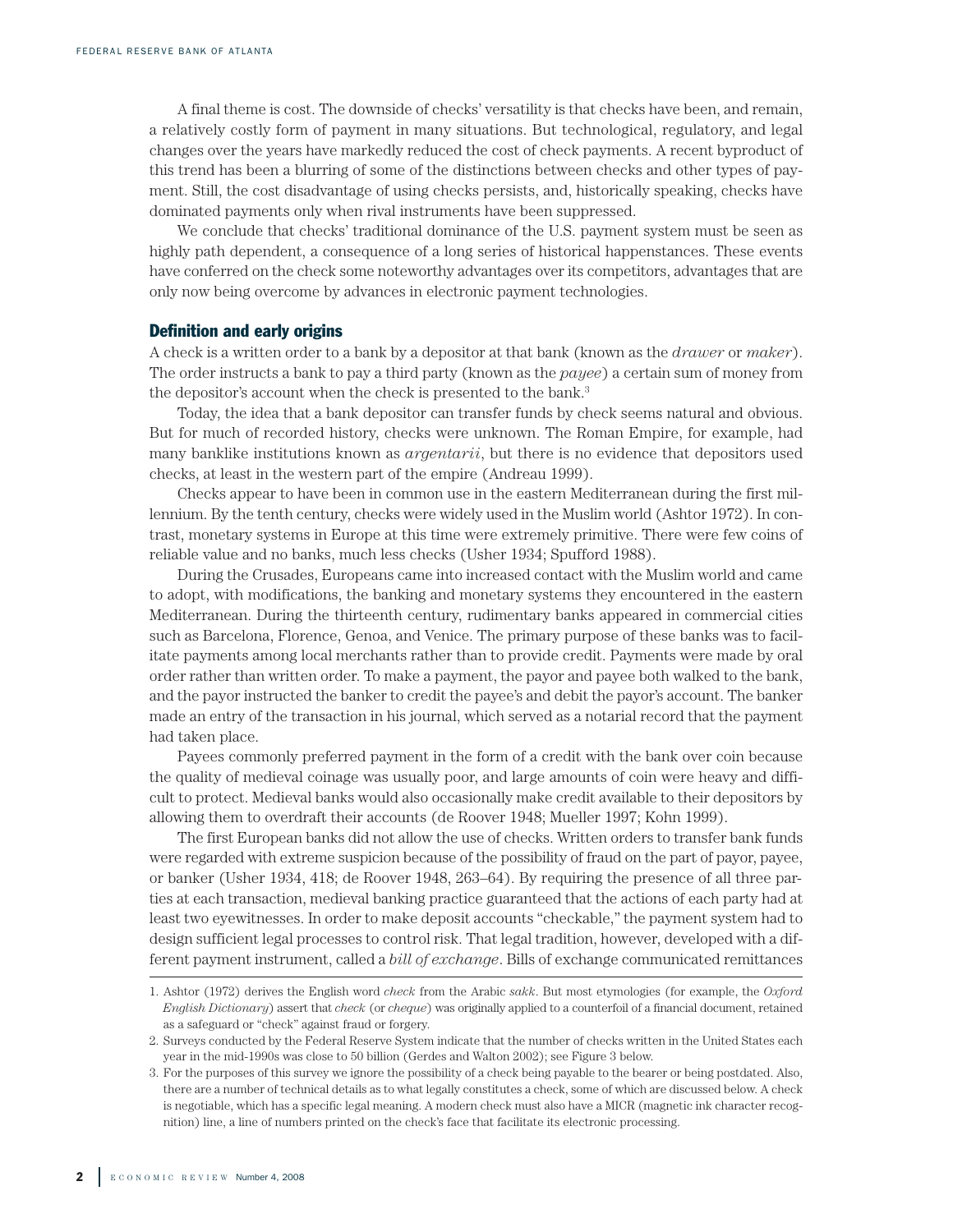between cities, so bills had to take a written form because the order to pay occurred at a different time and place than the actual payment. 4

#### **The predecessor of the check—the bill of exchange**

Medieval banks were municipally chartered institutions and could offer payment services only within their home city. Other means were required to transfer funds from one place to another. One possibility was to simply transport coin, but movements of coin were subject to theft, confiscation, and loss at sea. Faced with these hazards, medieval merchants made frequent use of bills of exchange to transfer funds over distance. The first bills of exchange were probably modeled after a document used in the Muslim world, known in Arabic as the *suftadja* (Ashtor 1972). Like the more familiar check, a bill of exchange consists of a written instruction by a drawer to have someone give funds to a payee. 5

Early bills of exchange differed from modern checks in several ways, however. First, most medieval bills were not used locally; a bill was written (or drawn) in one city but paid in another. Second, the instruction in a bill ("pay to the order of") was rarely to a bank, but instead to another merchant, known as the *drawee*, who was often a business partner, a customer, or even a relative of the drawer. Third, medieval bills were not payable on demand but only after some agreed-upon period of time (known as *usance*, which varied by distance) had passed. Actual payment would usually be accomplished by the drawee transferring funds in his local bank account to the payee. Finally, a bill of exchange was not necessarily an order to pay from an account but simply an order to pay. 6

Bills of exchange were viewed as a secure means of payment. The lag between the drawing of a bill and its payment allowed plenty of time for the payee to find out whether a bill was genuine. To help guard against fraud, multiple copies of bills were usually sent, often by different ships. Only merchants known to and trusted by the drawee were allowed to draw bills. When presented with a bill, a drawee indicated that he would pay the bill by signing or *accepting* it.

Eventually, the major commercial centers in Europe were tied together by a payment system based on bills of exchange. The term "system" is used quite loosely here since each city had its own coinage and its own unit of account, and there was no centralized clearing or settling of transactions. The functioning of this system was heavily dependent on mutual trust of the parties involved in each transaction. But, by the standards of the time, it was remarkably efficient at securely moving large sums of money over thousands of miles without the physical transfer of coin. <sup>7</sup> Also, the system made merchants, and the supporting legal systems, familiar with written payment orders similar to checks.

#### **The first European checks**

Checks began to appear in Europe around the year 1400—roughly 200 years after the advent of bills of exchange—in cities that had both deposit banks and familiarity with bills of exchange. Gradually, the convenience of check payment began to overcome the widespread distrust of banks in general and written transfers of bank funds in particular. A Venice ordinance of 1421 allowed nonresidents to make payments by check, recognizing that for them a personal appearance at a Venetian bank was often an impractical requirement. Many instances of fraud and abuse occurred, however, and checks remained controversial. A Barcelona ordinance of 1527 prohibited the use of checks at a cityowned bank, and a 1526 ordinance in Venice banned checks outright (Usher 1934).

<sup>4.</sup> Even when used for payments in the same location, such as at medieval fairs, bills of exchange needed to be written because the acts of payment (issuing an order to pay) and settlement (discharge of the payment) were separated by time.

<sup>5.</sup> See the sidebar on page 4 for a summary of various types of paper payment instruments and their historical use.

<sup>6.</sup> Many technical aspects of the medieval bill of exchange are beyond the scope of this article. See Mueller (1997) for an introduction to the subject of medieval bills.

<sup>7.</sup> One of the most enthusiastic users of this system was the Church, which routinely made use of bills of exchange to transfer funds collected as tithes to Rome (de Roover 1948, 60–61).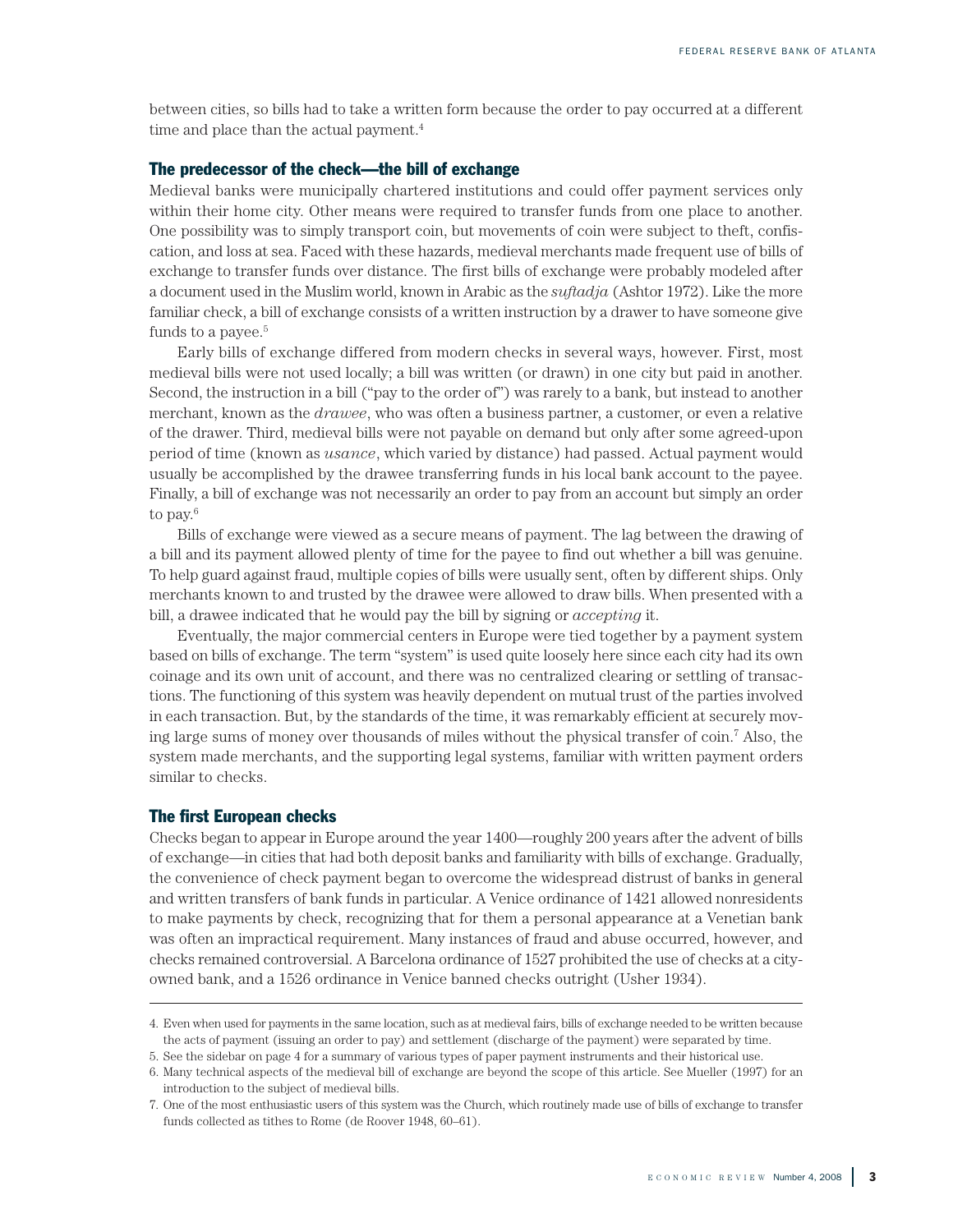### **Historical summary of various payment instruments**

| Name of<br>instrument                                   | <b>Description</b>                                                                                               | Approximate<br>historical prevalence               | <b>Notes</b>                                                                                                            |
|---------------------------------------------------------|------------------------------------------------------------------------------------------------------------------|----------------------------------------------------|-------------------------------------------------------------------------------------------------------------------------|
| Medieval bill of<br>exchange                            | Instruction to a business<br>associate to pay a third<br>party at a foreign city                                 | 1200-1600                                          | Probably derived from Arabic<br>suftadja; not negotiable; payable at<br>term, or usance                                 |
| Check (local)                                           | Instruction to a bank to<br>pay a (local) third party                                                            | 1400-present                                       | Probably derived from Arabic sakk;<br>originally not negotiable, payable on<br>demand                                   |
| Negotiable bill<br>of exchange                          | Instruction to a business<br>party to pay a third party                                                          | 1600-20th century                                  | Payable at term, freely transferable by<br>means of endorsement                                                         |
| Inland bill of<br>exchange, a.k.a.<br>trade acceptances | A negotiable bill of<br>exchange drawn on a<br>domestic business<br>associate                                    | 1650-20th century                                  | First developed in England, later<br>spread to United States                                                            |
| Banknote                                                | A negotiable IOU issued by<br>a bank                                                                             | 1700-present                                       | "Bearer" note, transferable without<br>endorsement; issue heavily regulated                                             |
| Documentary bill                                        | A negotiable bill of<br>exchange attached to<br>documentation that goods<br>had been shipped to cover<br>payment | United States,<br>19th century                     | Documentation increased the<br>liquidity of the bill                                                                    |
| Sight draft                                             | A bill of exchange payable<br>on demand ("sight")                                                                | United States,<br>19th century                     | Intermediate instrument between bills<br>of exchange and checks; useful for cal-<br>culation of domestic exchange rates |
| Banker's<br>acceptance                                  | A negotiable bill of<br>exchange drawn on a bank                                                                 | Late 19th-<br>early 20th century                   | Never widely used as a payment<br>instrument in the United States<br>because of legal restrictions                      |
| Bank draft                                              | A check drawn by a bank<br>on its account with a<br>correspondent bank                                           | United States,<br>late 19th-<br>early 20th century | Used for interregional payment<br>before development of nationwide<br>check clearing arrangements                       |
| Check<br>(interregional)                                | Instruction to a bank to<br>pay a (distant) third party                                                          | Late 19th century                                  | Became "default" mode of payment<br>in the United States after creation of<br>Fed's nationwide clearing network         |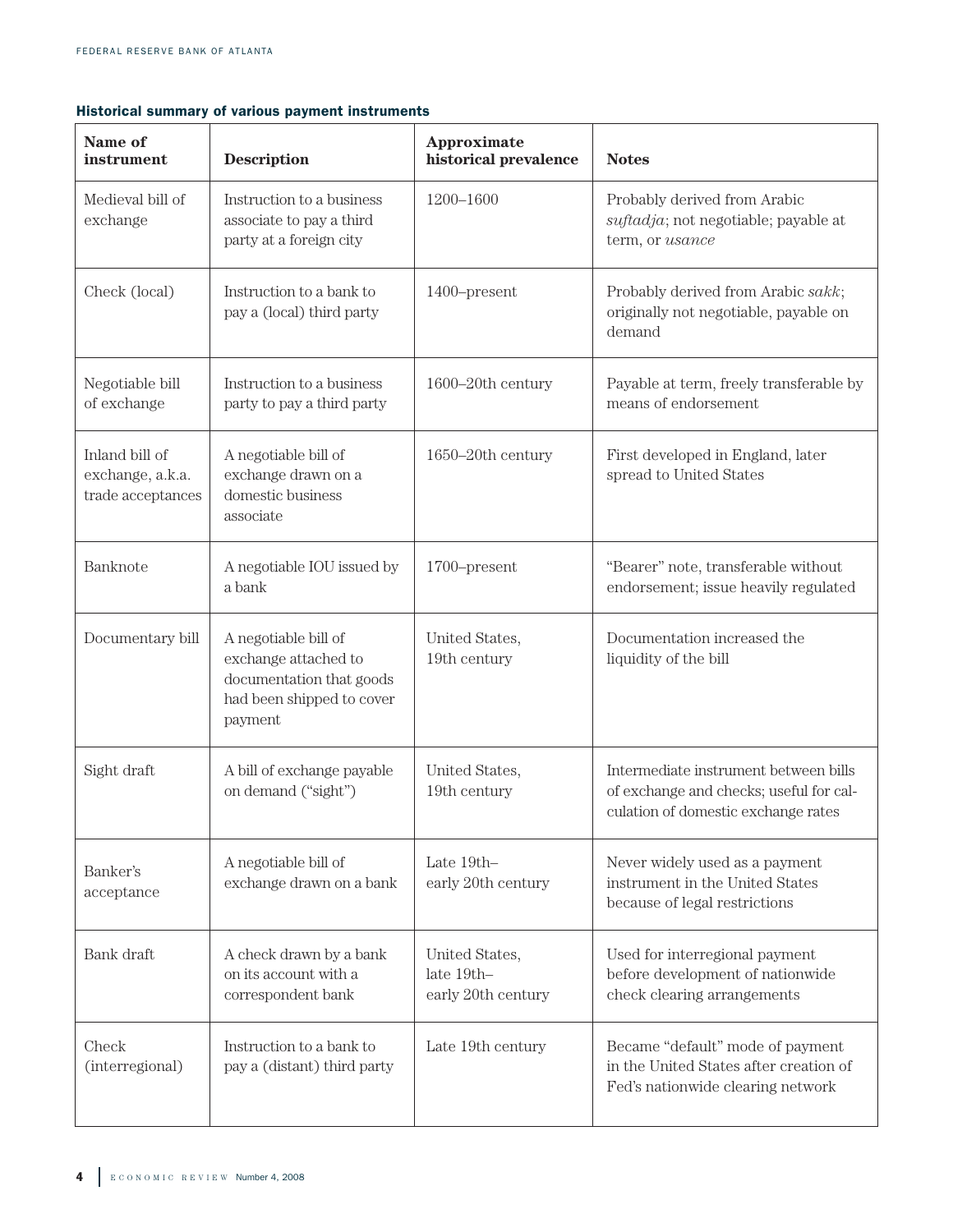Despite such setbacks, checks continued to gain ground. Research by Spallanzani (1978) has shown that checks were commonly employed in Florence by the fifteenth century. He argues that the ability to make check payments increased the attraction of keeping one's money in a bank:

The main reason which led such men [men of very modest commercial status] to deposit their money with a merchant banker was not the need for security, nor even the hope for some reward in the form of interest, but more simply the convenience of an effective means of making payment. (Spallanzani 1978, 164)

In other words, while only prominent merchants could pay using a bill of exchange, ordinary businessmen could make payments using checks. Check payments were possible since checks, being payable on demand, functioned principally as instruments of payment rather than instruments of credit. <sup>8</sup> Some of the early checks that survive were written for small sums and were apparently written to make routine payments.

It should be emphasized that early checks in no way substituted for bills of exchange, for they served different needs. A check functioned locally, while a bill of exchange could move money from one locality to another. In many countries, bills and checks continued to play these complementary roles until the early part of the twentieth century. Also, the use of paper for payment was restricted to the relatively well-to-do: Most everyday purchases were still made with coin or commercial credit.

#### **The advent of negotiability**

Perhaps the single most important development in the history of the check is the introduction of *negotiability* (roughly defined as the ability to circulate among various parties). <sup>9</sup> The usefulness of early bills and checks was limited by a lack of negotiability. That is, once written, a bill (or check) could often be collected only by the party to whom it was made out—the payee. If a payee transferred a bill to a creditor, for example, medieval law often would not recognize the creditor as having a legitimate claim on the drawee. This limitation meant that once someone received a bill or check, they had to personally ensure that it would be presented to the drawee for timely payment. For checks, the lack of negotiability meant that a second bank could not be used to clear a check on behalf of a customer.

The situation began to change around the turn of the sixteenth century, when merchants in the Low Countries created a legal framework by which paper payments could circulate. The instrument of that change was yet a third means of payment called the promissory note. Promissory notes are IOUs, and these were often used as a means of payment before banks or bills of exchange. In Antwerp, however, necessity was the mother of invention, for a series of restrictive ordinances had effectively abolished all banks. Merchants wanting to pay using something other than coin then began to circulate promissory notes among themselves. Transfer of these notes, however, was hindered by adverse selection—that is, parties in the know had an incentive to pass on the notes of risky debtors and retain the notes of safer debtors.

To mitigate this problem, courts began to hold people responsible for the promissory notes they passed on. If the debtor failed to pay, then the merchant who passed on the debt became liable. Such contingent liability (the liability being contingent on the debtor not paying) diminished the incentive to knowingly pass on bad notes. In practice, the chain of transfers became recorded by a signature on the back of the debt, and so the practice of transfer by endorsement began. An endorsement indicated both (1) a transfer of the note with full rights to the person

<sup>8.</sup> Anyone who has written a check the day before payday knows that a check can also function as an instrument of credit. Such credit is generally quite short term, however.

<sup>9.</sup> The formal concept of negotiability is somewhat involved. Here we present a brief sketch of some the key features of negotiable instruments such as checks and bills of exchange. Readers interested in the contemporary law of negotiable instruments should consult a legal text.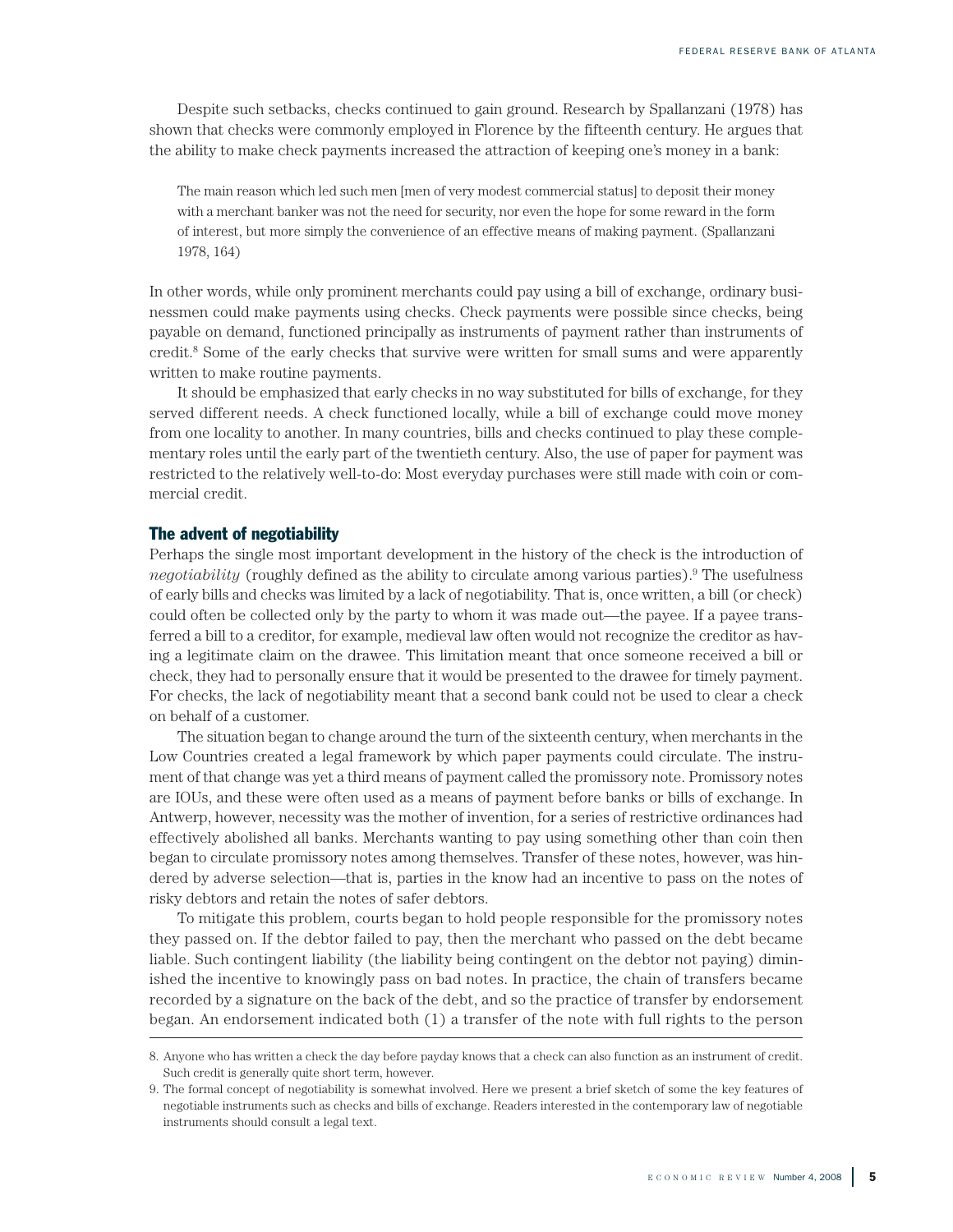receiving the note (the *endorsee*) and (2) liability on the part of the endorser should the debtor fail to pay the note. 10

Beginning in 1570, this method of payment was codified in a famous body of law known as the Antwerp *Costuymen* (Van der Wee 1977). By the early seventeenth century these laws were adopted in Amsterdam (Dehing and 't Hart 1997, 42), the dominant commercial center of the time, and similar laws eventually came to be adopted throughout Europe. This legal technology would prove very useful for checks and bills of exchange. For example, the holder of a bill of exchange could then transfer the bill by simply endorsing it or sell it on the secondary market. A bill could subsequently be endorsed many times. A bill became a stronger claim each time it was endorsed

*Checks' seeming simplicity belies the hundreds of years' worth of legal precedent and operational experimentation that underlie the check payment system available to Americans today.*

because it became a liability of both the drawee (provided that the drawee had accepted the bill) and each person who had endorsed it. Bills of exchange that circulated through endorsement were said to be *negotiable.*

Negotiability allowed what amounted to private debt (originally notes and bills of exchange and, eventually, checks) to function as a sort of circulating money. In the absence of any centralized record keeping (such as provided by a modern banking system) of what was owed by

whom, minimizing the likelihood of fraud or default was essential for private debt to play this role. Negotiability accomplished this function by embodying the drawee's obligation in the bill itself. A bill, once accepted by a drawee, had to be honored when it was presented, no matter how many hands it passed through—a default on a bill amounted to commercial suicide, for the defaulter would be expelled from the circle of credit essential to early modern commerce. Circulating bills thus functioned as a sort of portable record-keeping system when no centralized one was available.

Inevitably, of course, a certain number of bills were not paid, or "dishonored," for reasons ranging from forgery to bankruptcy. But even a dishonored bill still had value because it could be passed back along the chain of endorsements as evidence of default, thereby strengthening the legal claims of each creditor in the chain.<sup>11</sup> In modern terminology, the record-keeping function associated with negotiability worked along the "forward" chain of endorsements but when necessary also worked in reverse.

A payment system based on circulating bills was effective but often inefficient. Bills could change hands many times before they were finally paid, creating uncomfortably long chains of mutual indebtedness. A 1602 Amsterdam ordinance complains of bills commonly being transferred nine times before redemption. Drawees would routinely pay a bill drawn on them by drawing another bill because there was no easy way of netting out obligations against one another (Van Dillen 1964, 346). Frustration with this situation led to the 1609 founding of a municipal bank in Amsterdam to facilitate the settlement of bills of exchange, foreshadowing what would become an important role for the Federal Reserve three centuries later. <sup>12</sup> All bills payable in Amsterdam were required to be settled through the municipal bank, a requirement that limited the indefinite circulation of bills and led to more efficient and predictable settlement cycles.

Today, negotiability remains a guiding principle of check payments. Although checks do not circulate from hand to hand, present-day check clearing preserves many customs derived from the

<sup>10.</sup> Other historical economies developed similar payment systems. Ashtor (1972) notes that endorsement and circulation of *suftadjas* were already common in the tenth century. Edo-era (seventeenth–eighteenth century) Japan developed a payment system based on endorsement and circulation of rice-warehouse receipts (Tamaki 1995). Bill-of-exchange-like instruments known as *hundis* were commonly used in Mughal (sixteenth–eighteenth century) India (Goldsmith 1987).

<sup>11.</sup> At first there was much ambiguity about who should be sued first in the event of nonpayment, the drawer or the endorser. For bills of exchange, English courts eventually resolved this dilemma in favor of the former (Rogers 1995). For a formal model of the evidentiary role of dishonored bills, see Kahn and Roberds (2007).

<sup>12.</sup> The merchant community in Amsterdam had proposed a nationwide system of government-sponsored settlement banks throughout the Netherlands. Again foreshadowing later events in the United States, this proposal was rejected because of resistance from rural interests (Van Dillen 1964, 343–44).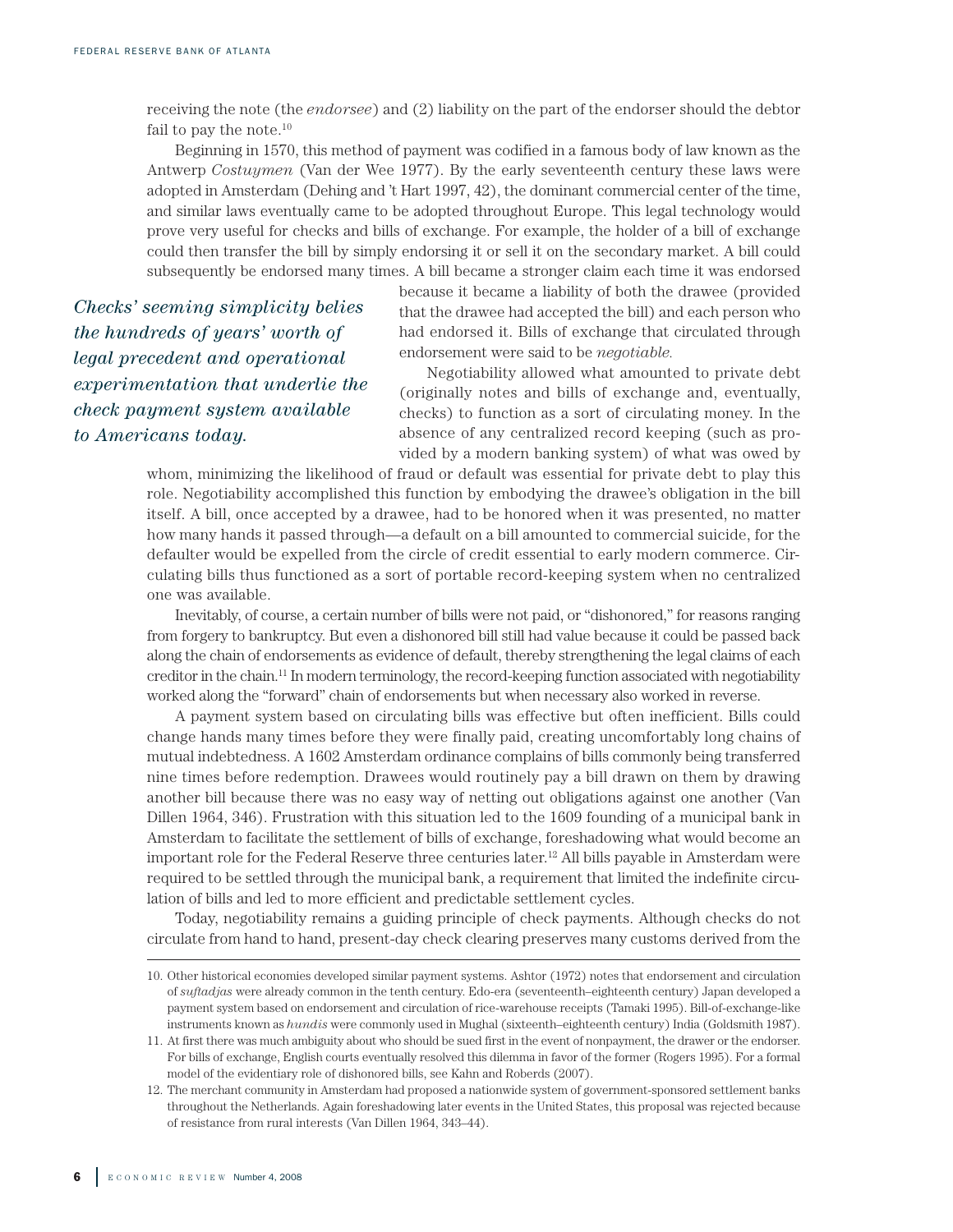seventeenth-century commercial practice. By endorsing a check, for example, someone who deposits a check at a bank provides her bank a warranty that the check is good. As a check is processed, it may pass through many hands before it finally reaches the bank it is drawn on (the *paying bank*), each party providing a warranty to the next party in the processing chain. And until quite recently, a bank was not obliged to pay a check until it was physically presented for payment: Just as in seventeenthcentury Amsterdam, the record-keeping function of the negotiable instrument was bound to the paper instrument itself. 13

#### **The rise of checks in England**

It took some time for Continental payment systems to be adopted in England. Bills of exchange were used from the fifteenth century onward (Munro 2000; Holden 1955, 21), but at first these did not circulate. Contemporary merchant manuals indicate that the endorsement of bills of exchange became commonplace in England by the mid-seventeenth century (Holden 1955; Van der Wee 1977; Rogers 1995).

Checks also came rather late to England as deposit banking first appeared in London in the 1650s. The first English banks were not, as on the Continent, conceived as specialized clearing institutions but instead arose as a sideline to the business of London "goldsmiths," people who might nowadays be called pawnbrokers. The London goldsmiths offered deposit accounts and allowed depositors to transfer funds by check. By the 1660s, London used negotiability to develop a system of check-based deposit banks (Mitchell 1994; Quinn 1997). The banks were a system, rather than just a collection of rivals, because they accepted checks drawn on each other. For example, one goldsmith-banker had clearing accounts with at least seventeen other bankers (Quinn 1997, 414). Mutual acceptance meant that goldsmiths had checks due on each other, so bilateral clearing relationships also developed. Arrangements were also made so that checks could be used to pay taxes. By expanding the acceptance of checks, the young English banking system encouraged customer demand for deposit accounts, and the "banking habit" was promoted.

The use of checks was limited, however, by the fact that no British banks existed outside of London. Deposit banking did not spread to the West End of London until the 1680s, and even then sophisticated banking services developed slowly (Quinn 2001; Temin and Voth 2006). Banks outside of London grew numerous only after 1750 (Pressnell 1956, 4–11).

Seventeenth-century England also saw the transformation of two traditional forms of payment into new instruments that would come to compete with checks. The traditional international or "foreign" bill of exchange generated the domestic or *inland* bill of exchange. Also, the traditional promissory note, when issued by a bank, became the *banknote*. The new forms competed directly with the check: inland (domestic) bills of exchange for interregional payments and banknotes for local payments.

The term "inland bill of exchange" was used to designate bills that were both drawn and paid within England. Court records indicate that these were in use by the mid-seventeenth century (Holden 1955, 53). Often, English merchants who shipped goods to London would draw a bill on a business partner or factor in London and sell the bill to a country banker. In this way, merchants avoided having to move coin from London to their localities. Local bankers also avoided moving coins by subsequently drawing a new bill on the balances in London and selling the bill to customers who desired purchasing power in the capital.

Negotiability made inland bills highly liquid: A London merchant receiving an inland bill, but needing cash, could easily sell the bill at a discount by endorsing it over to a London bank. For the time, this was a revolutionary innovation that greatly accelerated the development of the English economy (Rogers 1995, 101–8). As with the more traditional foreign bills, inland bills were instruments of credit as well as payment, and the purchase or "discounting" of inland bills became the predominant means by which banks provided commercial credit (Pressnell 1956; Hudson 1986).

<sup>13.</sup> Classical concepts of negotiability as applied to checks have been modified somewhat in recent years; see the discussion in a later section.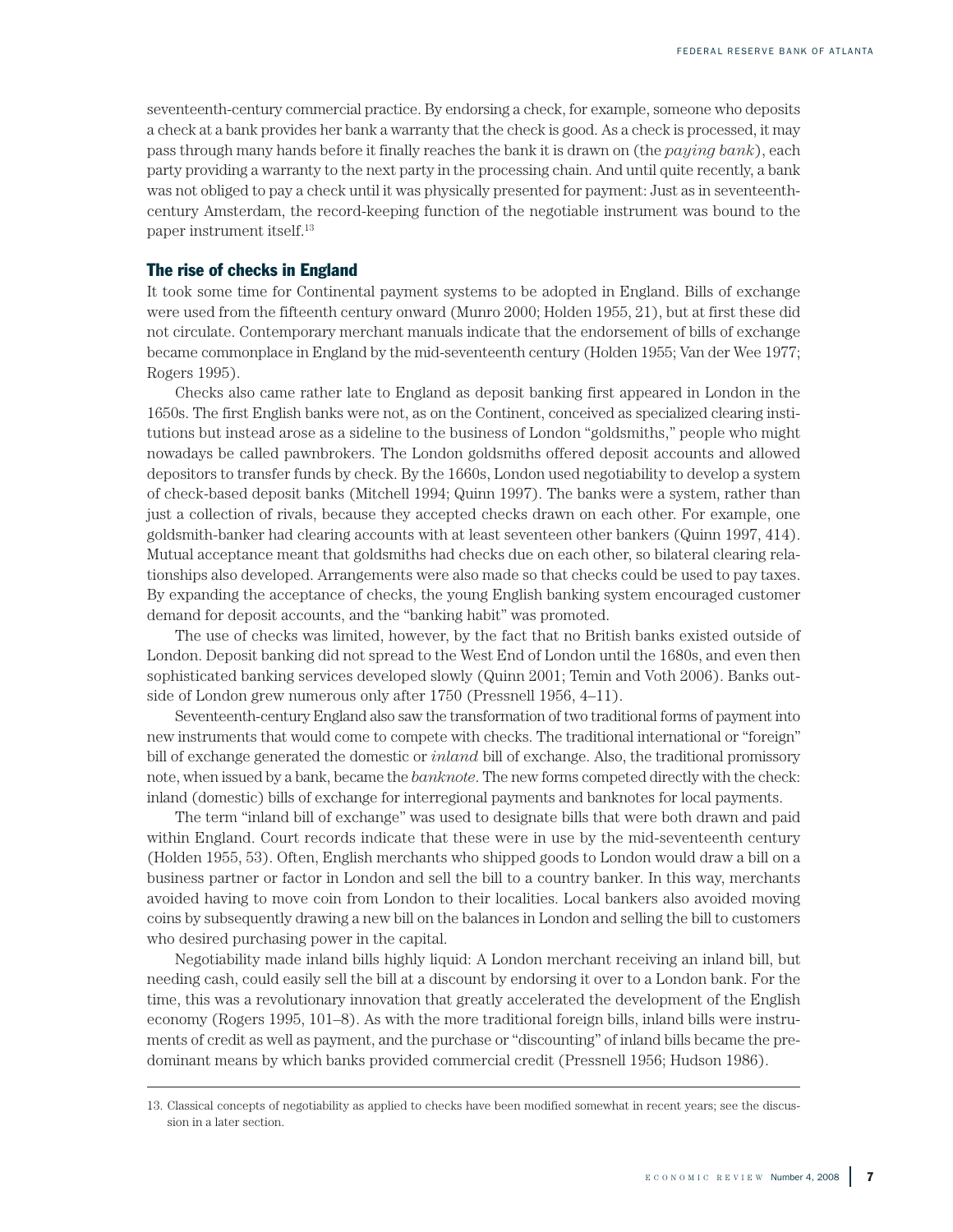Despite the evident popularity of inland bills, historical evidence indicates that their use remained restricted to the merchant class. Melton (1986, 112) examines the records of Robert Clayton and John Morris, seventeenth-century bankers in London, and finds that the use of checks, but not bills, was fairly common among their clientele of wealthy landowners. Bills drawn by nonmerchants, no matter how wealthy, were seen as being too difficult to collect. Just as in fifteenth-century Florence, the availability of checks appears to have expanded the reach of written instruments as means of payment.

The first banknotes in England were modest issues of promissory notes by London goldsmiths. 14 These notes contained "bearer clauses" that allowed them to circulate without endorsement. For example, the goldsmith-banker Sir Francis Child issued the following note to the partnership of North and Grey: 15

#### November 28, 1684

I promise to pay unto ye Right Honorable Lord North & Grey or bearer ninety pounds at demand.

for Mr Francis Child & my self John Rogers

£90:-

The use of banknotes, however, appears quite limited until the chartering of the Bank of England in 1694 (Quinn and Roberds 2003). The Bank of England was originally conceived as a sort of combination commercial bank and government finance agency. From its inception, it held large amounts of government debt while simultaneously issuing large quantities of notes that were, in most cases, redeemable in coin on demand and freely transferable "to bearer" without the formality of endorsement (Richards 1934, 219–30; Holden 1955, 91). While some of the early note issues bore interest, about half did not, indicating that their primary purpose was for payments (Horsefield 1983, 264). Bank of England notes were a success and quickly came into wide use as payment instruments, but they did not attain legal tender status until 1833 (Holden 1955, 196).

The large-scale adoption of banknotes was another revolutionary development in the world of payments. However, in the English case, a number of factors served to limit their use. Parliamentary Acts in 1697, 1707, and 1709 granted the Bank of England a monopoly on corporate banking in England and forbade banking partnerships of more that six members from issuing banknotes payable on demand (Horsefield 1983, 134–39). Smaller banks could issue notes, but these notes could not effectively compete on a nationwide basis with the Bank of England. The Bank of England issued and redeemed notes only in London, meaning that outside of London the notes often circulated at a discount. In 1777 the minimum banknote denomination was raised to £5 (a considerable sum at the time), restricting the use of banknotes to large transactions (Pressnell 1956, 140).

The restrictions effectively guaranteed a continued role for check payments within England, particularly in London. From 1760 to 1800, the number of banks in London doubled, and checks gained increased prominence (Clapham 1944, 165). When Parliament finally permitted new corporate banks in London in 1833, it protected the Bank of England by prohibiting corporate banks that did operate in London from issuing banknotes. The importance of the London market meant that England's largest banks chose to operate in the metropolis and use checking accounts rather than remain outside and offer banknotes. Finally, the consolidation of English banking during the last quarter of the nineteenth century left few banks still issuing banknotes.

<sup>14.</sup> Banknote-like instruments had seen sporadic use before this time. DeRosa (2001), for example, documents the issue of "banknotes" by Neapolitan public banks in the sixteenth century, although these generally circulated only by endorsement. According to Heckscher (1934), the Swedish central bank issued bearer notes in small amounts as early as 1661.

<sup>15.</sup> This note is from bundles of checks and notes retained by the Royal Bank of Scotland, London.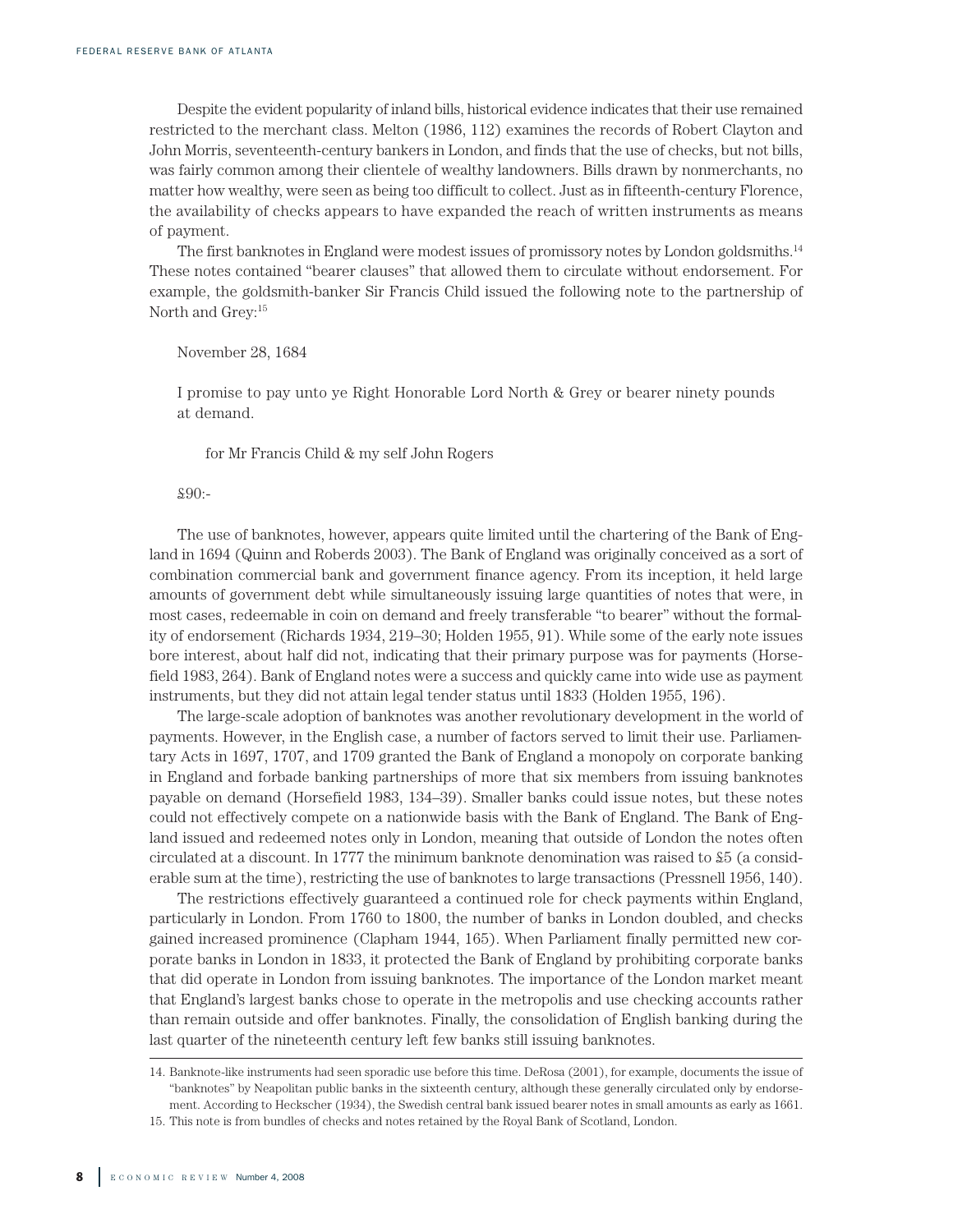In contrast, Scotland had no special restrictions on banknote issue until 1845. As a result, the Scottish system was dominated by banknotes, and checks were rarely used. In 1845 note issue in Scotland was regulated in that each note issued, after an exempted base amount, had to be fully backed by gold (Checkland 1975, 384–85). Even with this constraint on note issue, checking was slow to gain market share. Not until the late 1870s did checking become common in Scotland, and checks did not come to dominate retail purchases until the eve of World War I (Checkland 1975, 487, 510).

As regulations increased the volume of check

#### Table 1 **Composition of the British payment system by value in 1873 (in millions of pounds)**

| Commercial bank deposits                                                                                                                                                                       | 498 |  |
|------------------------------------------------------------------------------------------------------------------------------------------------------------------------------------------------|-----|--|
| Bills of exchange                                                                                                                                                                              | 445 |  |
| Coins in circulation                                                                                                                                                                           | 95  |  |
| Bank of England notes                                                                                                                                                                          | 37  |  |
| All other English banknotes                                                                                                                                                                    | 5   |  |
| Scottish banknotes                                                                                                                                                                             | 6   |  |
| Sources: The bill of exchange value is derived from Nishimura (1971, 93) by assum-<br>ing an average usance of three months. All other values are from Capie and Weber<br>(1985, 325–26, 432). |     |  |

payments, banks sought to reduce the costs of processing checks. In 1773, thirty-one London banks formed a clearing organization, the London Clearing House (Joslin 1954),<sup>16</sup> which was to become a model for future check clearing arrangements. <sup>17</sup> Members of the clearinghouse reduced clearing costs by agreeing to meet and exchange checks in a single location—a significant improvement over earlier, decentralized clearing arrangements (Norman, Shaw, and Speight 2006). Operational procedures were put in place to detect fraudulent items and to resolve disputes. Initially, clearing was done bilaterally, but after 1841 costs were further reduced by setting off obligations against one another in a multilateral fashion. At first net amounts due were settled in coin or Bank of England notes, but settlement switched to accounts at the Bank of England in 1854 (Matthews 1921, 35–36).

By the time Walter Bagehot published *Lombard Street* in 1873, checking accounts were the largest element of the British payment system. Table 1 shows the composition of the British payment system in 1873, and commercial bank deposits had grown to surpass bills of exchange. Deposits were five times larger than coins and more than ten times larger than Bank of England notes. Private banknotes in England continued to decline and disappeared entirely in the early twentieth century. <sup>18</sup> The suppression of banknotes in Britain had made the check dominant.

#### **Payments in the United States before the Civil War**

While Britain suppressed banknotes in England, British mercantile policies suppressed banks in the American colonies, so neither checks nor banknotes were an important source of payment instruments until after the Revolutionary War. In this vacuum, individual colonial governments directly issued notes called bills of credit that became an important medium of exchange (Grubb 2003; Michener and Wright 2005). Massachusetts first introduced bills of credit in 1690, and other colonies soon followed, so the American colonies were leaders in the development of state-issued currency. In response to the inflationary monetary policies of some colonies, Massachusetts and Rhode Island in particular, the British government prohibited the issuance of paper money by the New England colonies in 1751 and all colonies in 1764. Monetary restrictions thus became an important grievance against Britain, and the Revolutionary War brought a return to currency finance by individual states and by the Continental Congress (Calomiris 1988).

Wartime inflation and especially the collapse in value of the Continental paper dollar reversed the regulatory pendulum; the U.S. Constitution explicitly forbade states from issuing paper money and implicitly granted states the power to charter banks (Grubb 2006; Michener and Wright 2006). Once formed, the federal government took a laissez-faire attitude to state banking and did not limit state banknotes the way the British government restricted English banknotes (Sylla 2006). Instead,

<sup>16.</sup> Because of its late adoption of checks, Scotland did not introduce a check clearinghouse until 1865, and that process began as an add-on to the existing system of note clearing (Checkland 1975, 486).

<sup>17.</sup> In addition to checks, the London Clearing House cleared bills of exchange.

<sup>18.</sup> In Scotland, banknote levels did grow after 1873, but regulatory constraints caused banknotes to become a declining share of the faster-growing Scottish payment system.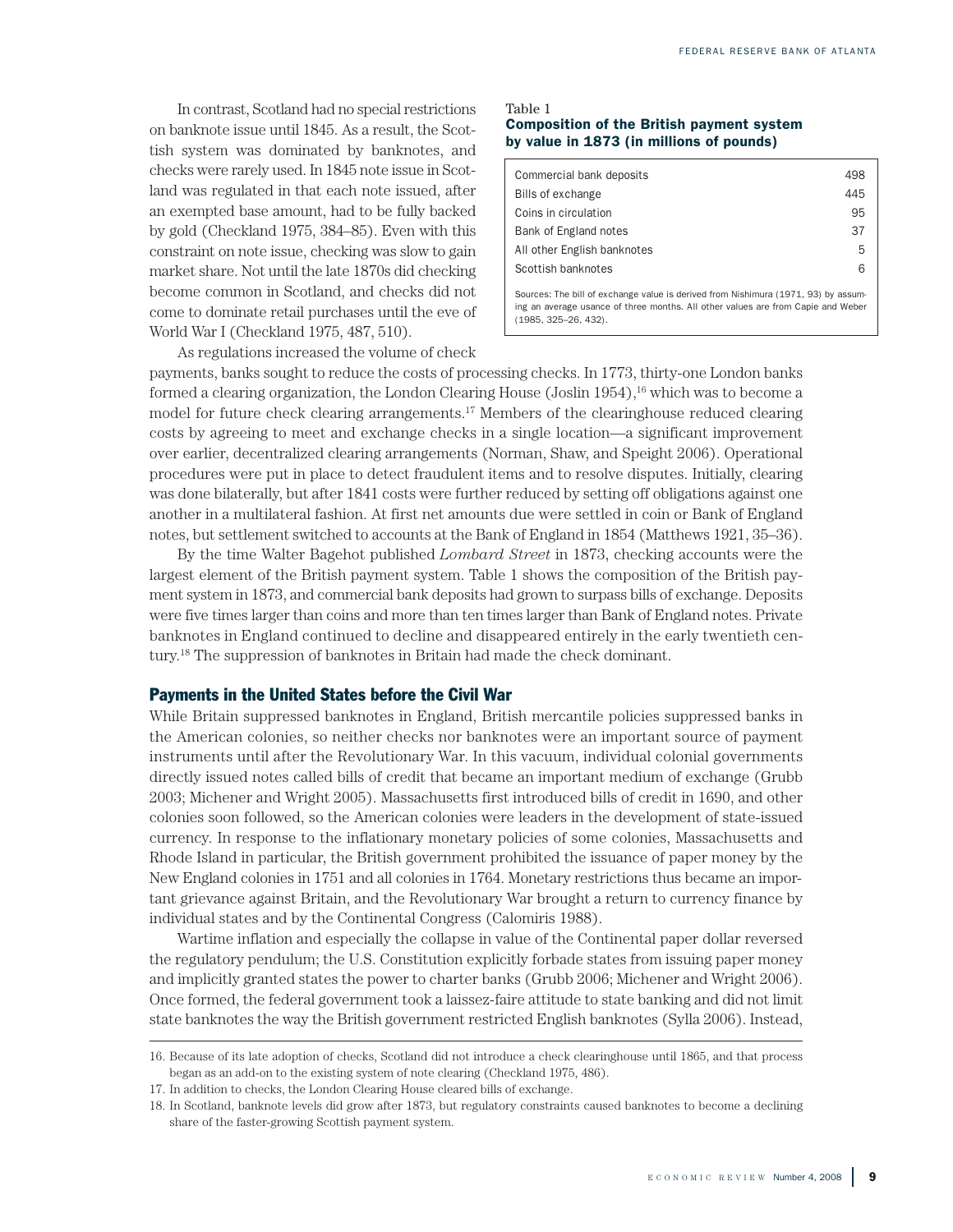regulations varied from state to state, but each state did impose some restrictions on banknotes, such as requiring banks to hold state bonds as backing.

The U.S. federal government did adopt an English tradition, however, by directly chartering two banks whose structures were similar to the Bank of England's: the First Bank of the United States from 1791 to 1810 and the Second Bank of the Unites States from 1817 to 1836. <sup>19</sup> Whereas the Bank of England's key privilege was being the sole corporate bank in England, the two federal banks had the privilege of being the sole banks with interstate branches. <sup>20</sup> Individual states could, and did, charter note-issuing corporate rivals. The other major difference between the English and American experiences was that the federal banks proved short lived. While both banks were created in

*Today, negotiability remains a guiding principle of check payments, and present-day check clearing preserves many customs derived from seventeenth-century commercial practice.*

the image of the Bank of England, the two banks were ended by presidents, first Jefferson and then Jackson, opposed to the British-style concentration of moneyed power.

During the early decades of the nineteenth century, a combination of geographic expanse and financial underdevelopment combined to put checks at a disadvantage relative to banknotes. With limited urbanization and few banks, collecting on a check was difficult and costly, and, while a check might be negotiable in principle, difficulties in collecting

meant that it could not be sold to another party. This environment tended to initially favor the use of banknotes, which could circulate away from a bank before redemption. In 1819, the amount of banknotes issued by chartered banks in the United States exceeded their deposits by 75 percent.

Both checks and banknotes were most useful for local payments. For interregional payments in the United States, the early decades of the nineteenth century saw increased use of inland bills of exchange. Inland bills were known as "trade acceptances," and these evolved into the predominant form of business-to-business payment between different communities. *Documentary bills* were especially popular. A documentary bill of exchange was one drawn against the value of goods that had been shipped, attached to a bill of lading, as proof that the shipment had taken place. For example, a cotton merchant in New Orleans could borrow money or make purchases in New Orleans by drawing a documentary bill on his wholesaler in New York. The attached bill of lading would indicate that the merchant had in fact shipped a sufficient amount of cotton to New York to cover the amount of the bill (Bodenhorn 2003). Documentary bills could be drawn on banks but were more commonly drawn on wholesalers, business partners, and various types of middlemen. Once a bill was accepted by its drawee, it became known as "two-name" paper and was eligible for discount (purchase at less than face value) by a bank. Discounting was the principal means by which antebellum banks extended commercial credit.

The development of the inland bill of exchange was greatly facilitated by the activities of the Second Bank of the United States. The Second Bank, modeled after the Bank of England, was founded in 1817, again as a combination commercial bank and government finance agency. As the sole federally chartered bank, and having an extensive nationwide branch network, <sup>21</sup> the Second Bank enjoyed an important advantage over its state-chartered rivals in the clearing of both banknotes and bills of exchange. During the 1820s and early 1830s, it put together a national clearing system (Knodell 1998; Bodenhorn 2000; James and Weiman 2005). <sup>22</sup> Again paralleling developments in eighteenth-century England, negotiability of bills and notes was a critical prerequisite for this process.

<sup>19.</sup> At the end of its federal charter in 1836, the Second Bank of the United States was rechartered as a state bank called the Bank of the U.S. of Pennsylvania.

<sup>20.</sup> In 1835, out of twenty-four states with banks, fourteen had some in-state branching (Weber 2006, 30–35).

<sup>21.</sup> Catterall (1902) lists twenty-eight branches and three agencies, though not all of these remained open for the life of the Second Bank.

<sup>22.</sup> In addition, numerous regional clearing arrangements existed. The most famous and extensive of these was operated by a Massachusetts bank, the Suffolk Bank, from 1825 to 1858. The Suffolk Bank dominated clearing operations within New England; see Rolnick, Smith, and Weber (1998).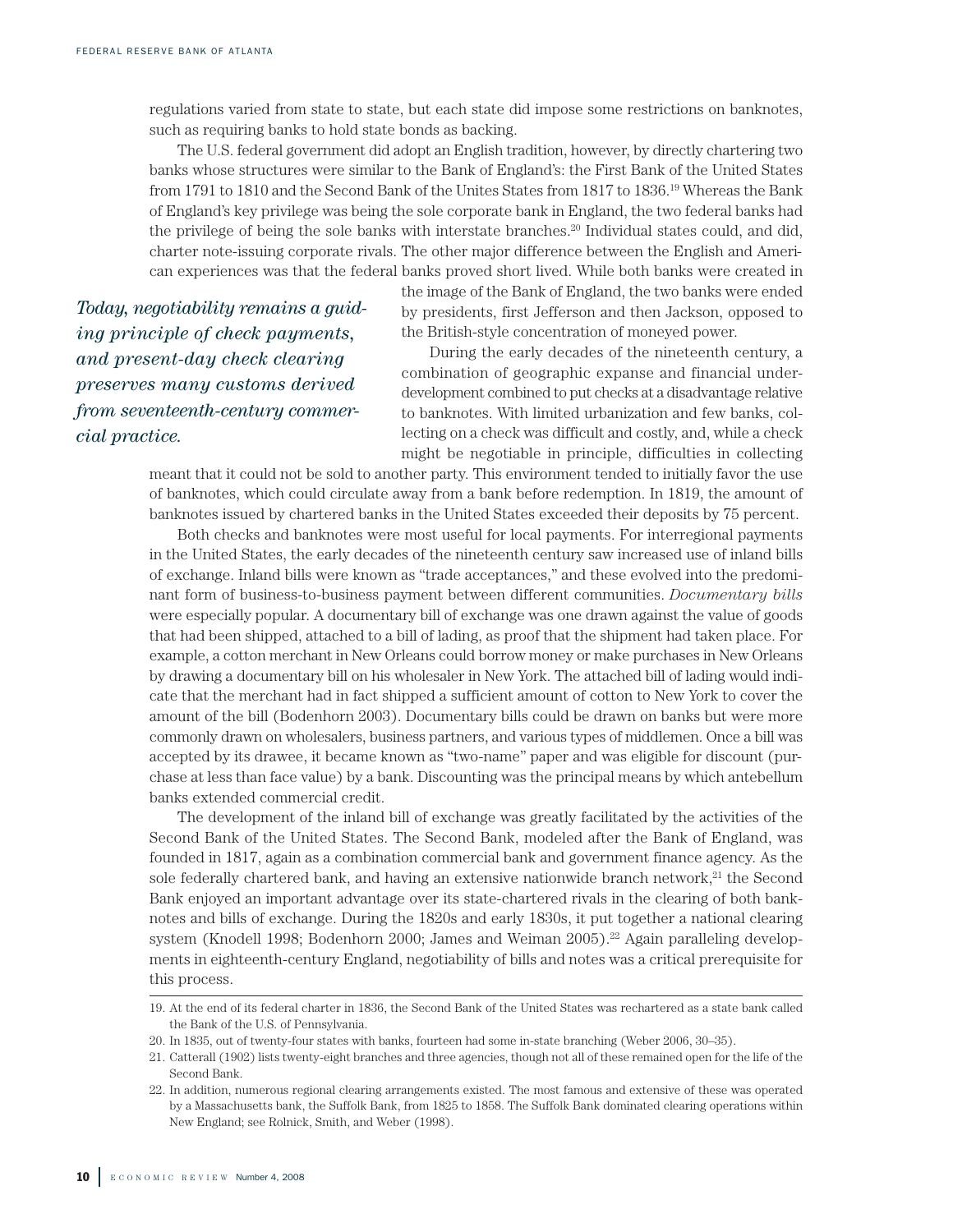| Table 2 |  |                                    |  |
|---------|--|------------------------------------|--|
|         |  | Spreads on domestic exchange, 1830 |  |

|                                  | Intercity bid-ask spread<br>at the Second Bank of the<br>United States (% of face value) | Interurban travel<br>time (days) |
|----------------------------------|------------------------------------------------------------------------------------------|----------------------------------|
| Within eastern seaboard          | 0.04                                                                                     | 0.76                             |
| New York City and Lake Erie      | 0.25                                                                                     | 4                                |
| New York City and South Atlantic | 0.28                                                                                     | 4                                |
| New York City and Ohio River     | 1.2                                                                                      | 10                               |
| New York City and Gulf Coast     | 1.5                                                                                      | 13                               |
| Source: Knodell (2003, 23)       |                                                                                          |                                  |

The impact of the Second Bank's activities can be measured using historical data on domestic exchange rates. A characteristic feature of the nineteenth-century American payments environment, domestic exchange rates reflected the value in one city of funds held in another city. While every locality in the United States came to share a common coinage and a common unit of account, the value of bank funds and bills of exchange varied by location. <sup>23</sup> In other words, the value of a dollar in a bank account in New Orleans to someone in New Orleans could be greater or less than the value to that same person of a dollar held in a bank in New York, according to the time of year and business conditions.

Table 2 gives some domestic exchange rates offered by the Second Bank of the United States in 1830. The rates were largely driven by the travel time between cities. Information on domestic exchange rates is provided by the prices of a payment instrument known as the *sight draft,* a specialized type of bill of exchange that functioned as a sort of hybrid between traditional bills of exchange and checks. Like checks, sight drafts were payable on demand, or on sight. Like traditional bills of exchange, sight drafts were general orders to pay, the drawee of a sight draft did not have to be a bank, and sight drafts were drawn in one city and paid in another. By selling a sight draft, a merchant could move his money around the country by trading funds held in one city for funds in another. <sup>24</sup> The relatively low bid-ask spreads in Table 2 attest to the development of the domestic exchange system.

Ironically, the very efficiency of the Second Bank's clearing operations contributed to its demise. Through its ability to promptly return banknotes through its branch network, the Second Bank could and did influence the national money supply by limiting the stock of circulating banknotes (Catterall 1902). Prompt redemption was especially unpopular in the South and West since it served as a brake on the credit activities of rural banks. Dissatisfaction with the Second Bank's activities in this regard led to its dissolution in 1836 (Green 2003).

The system of interregional payments based on bills of exchange continued to grow after the closure of the Second Bank. Without the federal bank and its branches, the system relied on state banks and specialized brokers, and over time the new system saw domestic exchange rates decrease. As Table 3 shows, rates were usually lower in the 1840s than in the early 1830s. The expansion of railroads reduced the time needed to move bills and information. Also, some scholars argue that competition squeezed margins on exchange as a more competitive system replaced the system built on the Second Bank's privileged position (Bodenhorn 1992).

The same interregional system also supported the movement of banknotes. For example, Weber (2003) finds that country (rural and small-town) banks in Pennsylvania established correspondent banks in Philadelphia, New York, and Pittsburgh that followed trade routes. A correspondent gave the notes of a country bank par acceptance in a commercial center. The overall effect of correspondents,

<sup>23.</sup> For the congealing of the early U.S. monetary union, see Sylla (2006).

<sup>24.</sup> Another way of making payments over distance was simply to ship coin. The possibility of making payments in this way kept domestic exchange rates from deviating too much from a value of one-for-one, or par.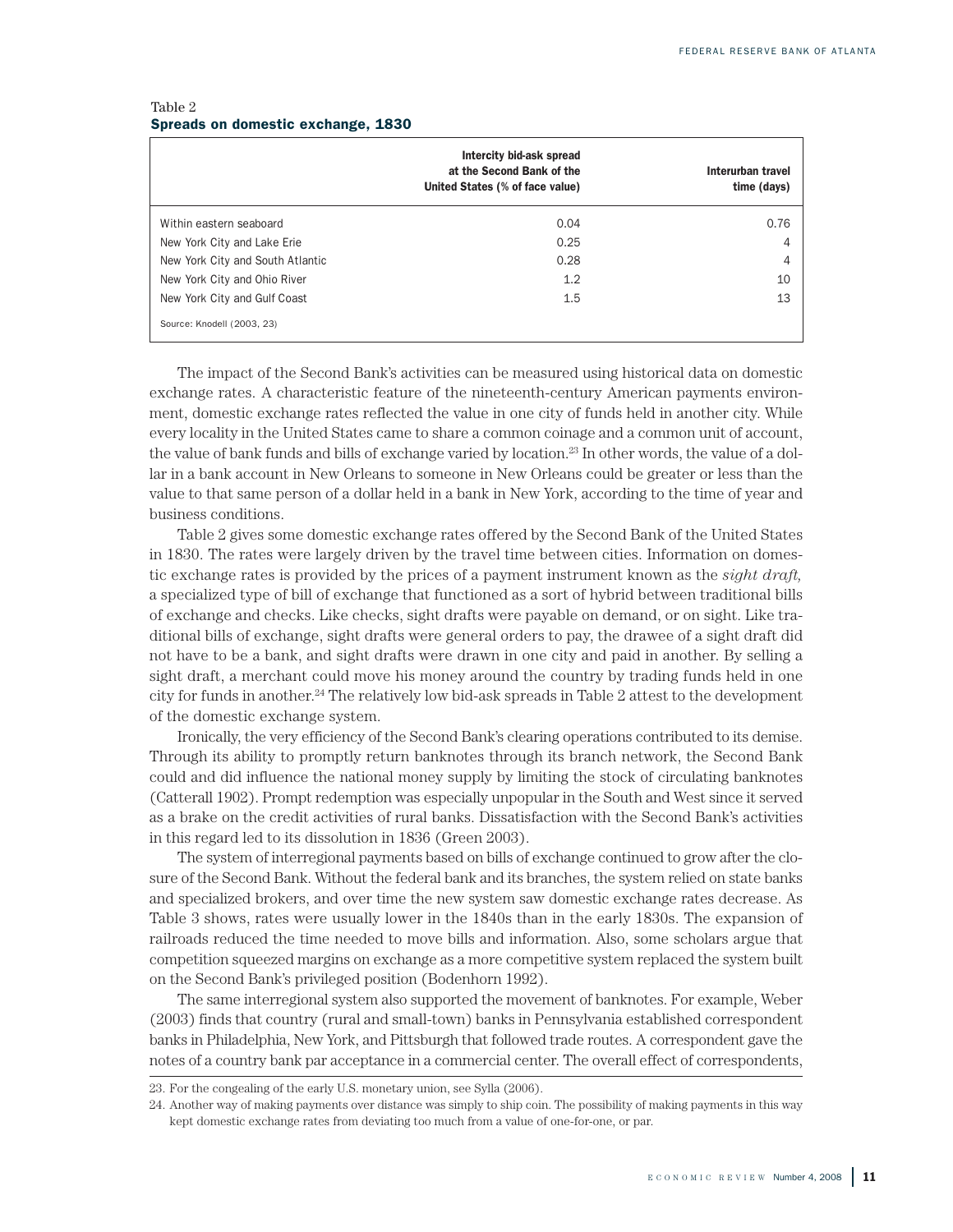$T_0$ <sub>b</sub> $\geq 3$ 

| <b>Bills drawn on</b>         | <b>Second Bank of the United</b><br>States, Philadelphia, 1833 | <b>Banks and brokers in</b><br>New York City, 1844 |  |  |  |
|-------------------------------|----------------------------------------------------------------|----------------------------------------------------|--|--|--|
| Boston                        | 0.25                                                           | $\Omega$                                           |  |  |  |
| New York                      | 0.25                                                           |                                                    |  |  |  |
| Philadelphia                  |                                                                | $\Omega$                                           |  |  |  |
| <b>Baltimore</b>              | 0.25                                                           | $\Omega$                                           |  |  |  |
| Charleston                    | 1                                                              | $\Omega$                                           |  |  |  |
| New Orleans                   | $\mathbf{1}$                                                   | $\Omega$                                           |  |  |  |
| Nashville                     | 1.5                                                            | $\overline{2}$                                     |  |  |  |
| Louisville                    | 1.5                                                            | 1                                                  |  |  |  |
| Cincinnati                    | 1.5                                                            | $\mathbf{1}$                                       |  |  |  |
| Source: Bodenhorn (1992, 595) |                                                                |                                                    |  |  |  |

| Table o                                                          |  |  |  |
|------------------------------------------------------------------|--|--|--|
| Comparison of rates of domestic exchange (percent of face value) |  |  |  |

note brokers, railroads, and a maturing banking system was a decline in the discounts assigned to banknotes as a result of distance and risk (Gorton 1996).

Checks, in contrast, remained local and concentrated in the larger eastern commercial centers (Spahr 1926, 60–66). Even so, the amount of bank deposits grew as the number of state banks grew threefold from 378 in 1830 to 1,559 in 1860 (Weber 2006, 30–35), suggesting a marked increase in the use of checks, at least within local markets. Gibbons (1859, 114) puts the daily value of check payments within New York at \$25 million, compared with \$7 million in circulating banknotes and only \$200,000–\$300,000 in bills of exchange.

New York remained something of a special case, however. Figure 1 shows that, for the country as a whole, banknotes in particular remained competitive with deposit accounts up until the outbreak of the Civil War. Nonetheless, while the antebellum era casts banknotes and bills as rival technologies to checks, the postbellum expansion of checks would build on the arrangements for interregional clearing created by banknotes and bills before the Civil War.

#### **The post–Civil War rise of checks**

The decades following the Civil War witnessed a decisive shift in the American payment landscape, away from the use of banknotes and bills of exchange and toward the use of checks. In a recent paper, James and Weiman (2005) investigate the driving factors behind this transition and find that the key impetus for this change occurred during the Civil War itself.

Legislation passed by Congress in 1863, 1864, and 1865 placed strong restrictions on the issue of banknotes (Rockoff 2000, 652). These laws, called the National Banking Acts, allowed for federally chartered banks called national banks and effectively restricted the issue of banknotes to such banks. <sup>25</sup> At the same time, the U.S. Treasury became an active issuer of circulating notes. During the Civil War, the Treasury issued unredeemable notes known as "greenbacks" as a war finance measure, which to some degree displaced private banknotes. Although private banknotes returned after the war, by the 1880s the United States was issuing large quantities of a competitive paper currency in the form of "silver certificates" (Champ and Thomson 2006). The net result of these actions was the elimination of state banknotes and a long decline in the issue of national banknotes from 1870 until the turn of the twentieth century. 26

<sup>25.</sup> To promote par acceptance, the Treasury guaranteed national banknotes, and each national bank had to maintain par redemption facilities with a correspondent major-city national bank that was approved by the Comptroller of the Currency (Redenius 2007, 208).

<sup>26.</sup> Economists have puzzled overthe decline in national banknote issue overthis period. National banks often held government bonds without issuing notes against them, seemingly passing up an arbitrage opportunity. Champ, Wallace, and Weber (1994) argue that this "underissue" was due to banks' difficulties in circulating the notes, which would have limited the profitability of their circulation. Calomiris and Mason (2006) argue that regulatory constraints and other opportunity costs were more important factors in banknotes' decline.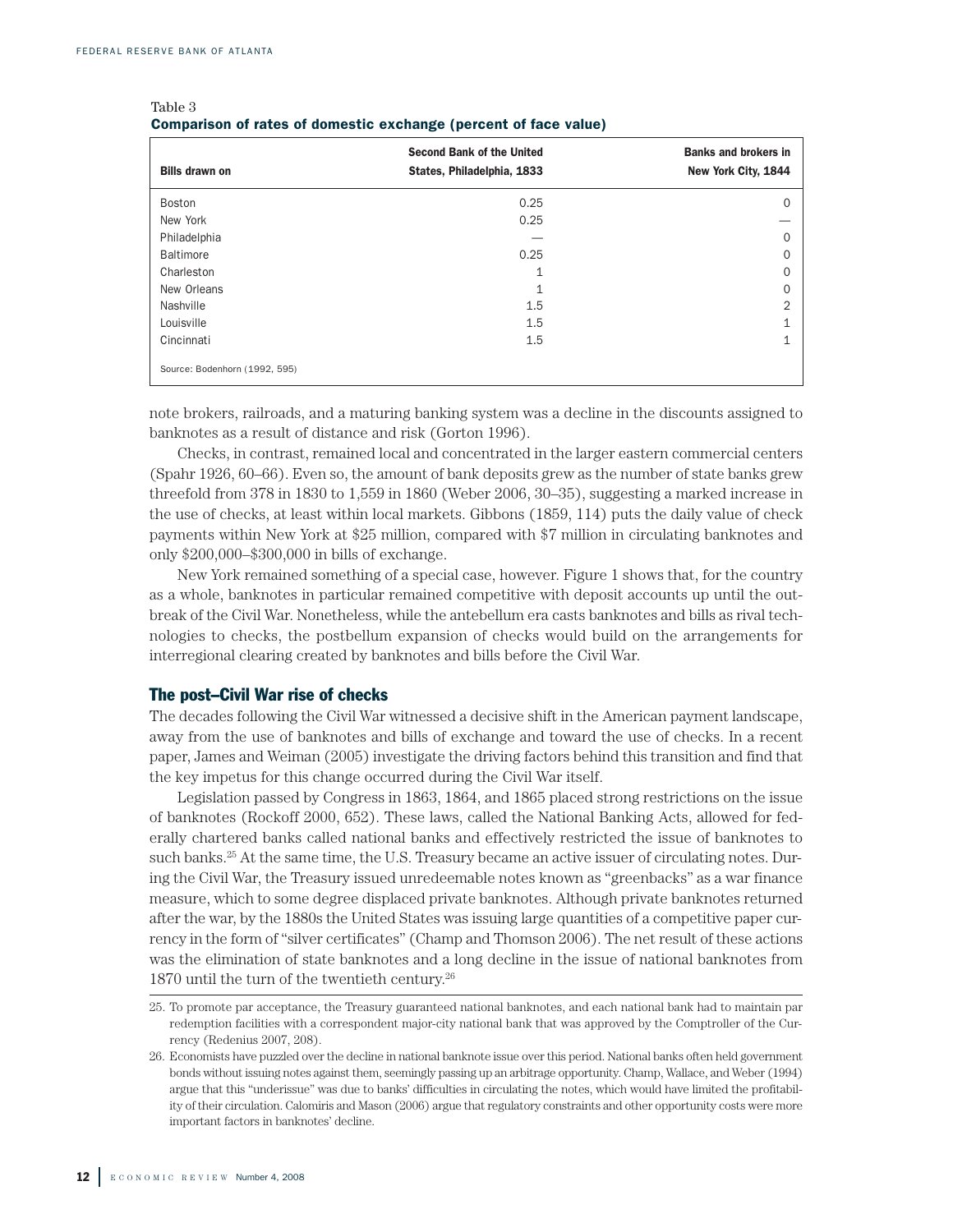Figure 1 **Components of the U.S. money supply, 1832–59**



Qualitatively, the suppression of privately issued banknotes in the late nineteenth-century United States had much the same effect as in eighteenth-century London, which was to encourage the use of checks. The decades after the Civil War also saw diminished use of bills of exchange as a payment medium. James and Weiman (2005) note that the outbreak of the war disrupted markets for bills and forced many businesses to operate on a cash basis. A preference for cash was reinforced by the subsequent wartime inflation, which undermined confidence in the value of bills received.

The National Banking Acts further discouraged the use of bills of exchange by not allowing national banks to serve as the drawee or acceptor of a bill of exchange. Such bills were known as *bankers' acceptances*. With the bank's credit behind it, an accepted bill could freely circulate as form of quasimoney. In contemporary England and in other European economies, bankers' acceptances were a favored instrument for international trade, "wholesale" (business to business) payments, and shortterm commercial credit more generally (Ferderer 2003; James and Weiman 2005). 27

While discouraging the use of banknotes and bills of exchange, the National Banking Acts laid the groundwork for a national check clearing system through their regulations on required reserves. All national banks were required to hold reserves against deposits, but country banks could hold reserves in the form of deposits in national banks located in larger cities designated as reserve cities by the Office of the Comptroller of the Currency (Watkins 1929). All banks could hold reserves in the form of deposits on national banks located in New York. The structure of these requirements encouraged banks to form correspondent relationships with banks in larger cities and with banks in New York in particular. <sup>28</sup> Such relationships allowed for easier settlement of obligations between banks. Instead of having to ship coins or notes, obligations between country banks ("respondents") and city banks ("correspondents") could be settled by simply transferring funds held with the correspondent.

Improvements in transportation (railroad) and information technology (telegraphs) also aided the formation of correspondent networks. The development of a nationwide rail system, in particular, meant that coin and currency could move quickly and relatively cheaply from place to place,

<sup>27.</sup> Bankers' acceptances were made legal again by the 1913 Federal Reserve Act. They subsequently became an important vehicle for the finance of international trade but saw only limited use in the domestic economy (Ferderer 2003).

<sup>28.</sup> For example, by 1880 about 90 percent of banks in Georgia had a New York correspondent, and by 1910 this figure had increased to 95 percent (Odell and Weiman 1998, 112).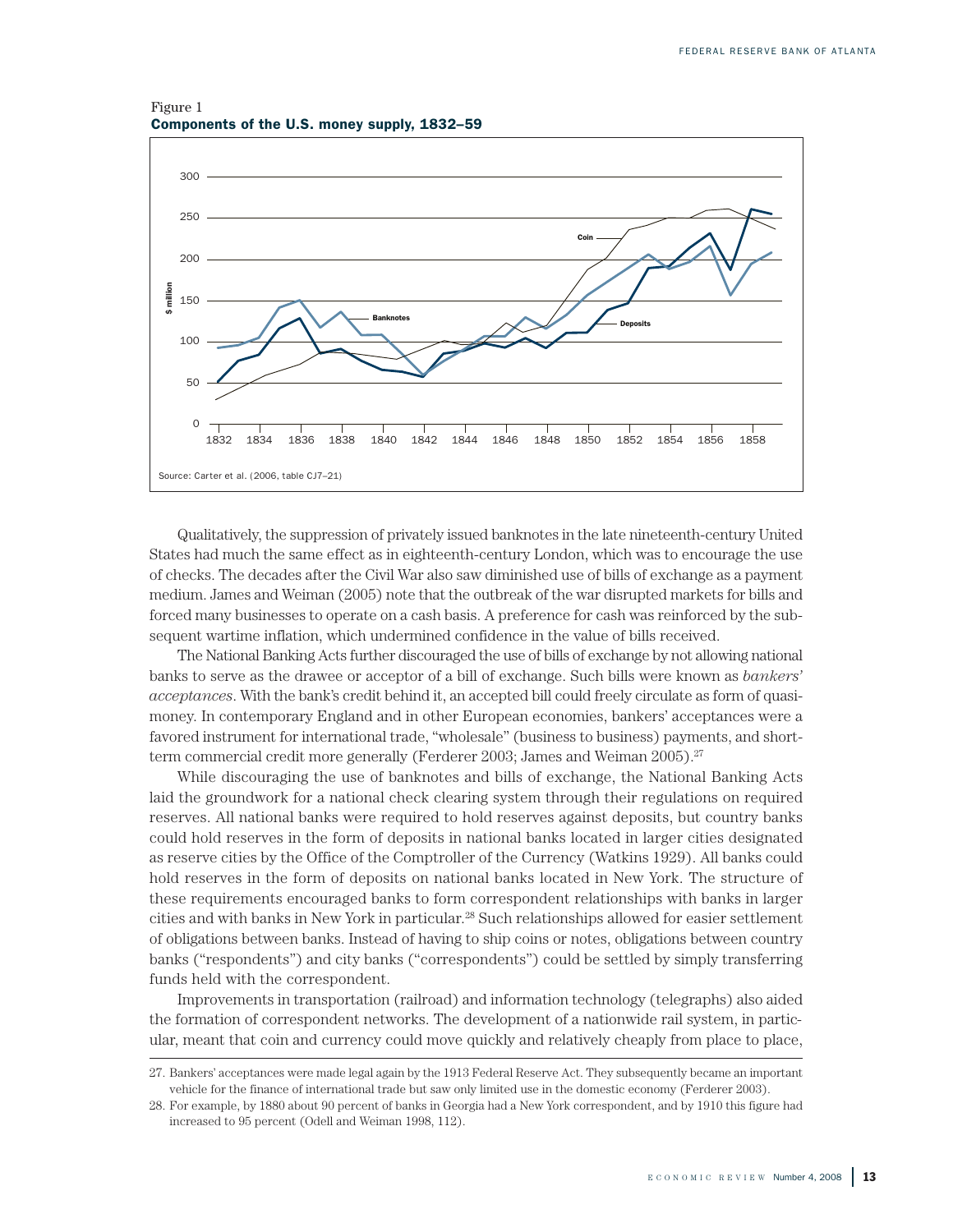#### Table 4 **Cost of New York funds in New Orleans (\$1 in New Orleans per \$1,000 in New York funds)**

|                                          | Average<br>cost | <b>Standard</b><br>deviation |  |
|------------------------------------------|-----------------|------------------------------|--|
| 1870                                     | 0.76            | 3.00                         |  |
| 1880                                     | 1.25            | 1.30                         |  |
| 1890                                     | 0.67            | 0.49                         |  |
| 1900                                     | 0.67            | 0.49                         |  |
| 1910                                     | 0.98            | 0.05                         |  |
| Source: Garbade and Silber (1979, 12-13) |                 |                              |  |

helping to lower settlement costs and narrow the range of domestic exchange rates (Garbade and Silber 1979).

Another important development during this era was the formation of specialized organizations for the clearing and settlement of checks among banks in the same city, known as bank clearinghouses. The first U.S. clearinghouse, the New York Clearing House, was founded in 1853 and was modeled after the London Clearing House. Banks in each clearinghouse would meet on a regular basis, exchange checks, and settle net amounts due by exchange of coins, notes, or

drafts (Cannon 1900). By 1915 there were some 229 bank clearinghouses throughout the United States (James and Weiman 2006).

During this period, a specialized type of check known as the *bank draft* became the favored form of interregional payment. A merchant needing to make a payment in another city could go to his local bank and purchase a bank draft, a check drawn by his local bank on that bank's account with its correspondent in a larger city. When presented with the draft by the payee (or the payee's bank), the correspondent would then debit the country bank's account. The use of bank drafts lessened the need to ship coin or notes to settle long-distance payments and allowed for easy extension of business credit by local banks.

Domestic exchange rates during this period can be measured by the cost of bank drafts drawn on remote cities in terms of local funds. Ongoing improvements in interbank relationships led to a gradual decrease in the levels and variability of domestic exchange rates. Garbade and Silber (1979) have estimated the average cost of (drafts in) New York funds in New Orleans from the time of the Civil War to 1920 (see Table 4).

For this period, there are few direct measures of check or draft usage. An exception is a nationwide survey of bank drafts conducted by the Comptroller of the Currency for the years 1890, 1891, and 1892, cited in James and Weiman (2006). This survey reports the volume of a subset of drafts, those drawn for settlement purposes by national banks in outlying areas on their correspondent accounts in banks in larger cities. For 1891 the total amount of draft transactions was about \$12.8 billion, or about four times total U.S. commercial bank deposits for that year (Friedman and Schwartz 1970). The total volume of bank drafts was doubtless much larger.

The strongest evidence for the increased use of bank drafts and checks during this period is the changing composition of the U.S. money supply (see Figure 2). In 1867, the ratio of commercial bank deposits to currency (coins, banknotes, and greenbacks) was about 1.9. By 1890, total deposits were more than three times the stock of currency, and by 1914, deposits were in excess of seven times currency (Friedman and Schwartz 1970). Such an increase would not have been possible without a concomitant increase in the liquidity of bank deposits.

#### **Checks go national, 1890–1914**

Up until the Civil War, checks had functioned as a purely local form of payment. This pattern began to change after the war as improvements in correspondent relationships, transportation facilities, and communication networks lessened the cost of long-distance check payments. Over time checks began to displace both bank drafts and bills of exchange as the favored instruments for long-distance payments.

During this time no single entity was in a position to offer nationwide clearing and settlement of checks. Banks could rarely branch beyond their home cities, and there were other obstacles, such as state-by-state variations in payments law. Collecting on a long-distance check could be a complicated process. Consider a hypothetical example of a Mississippi bank wishing to collect a check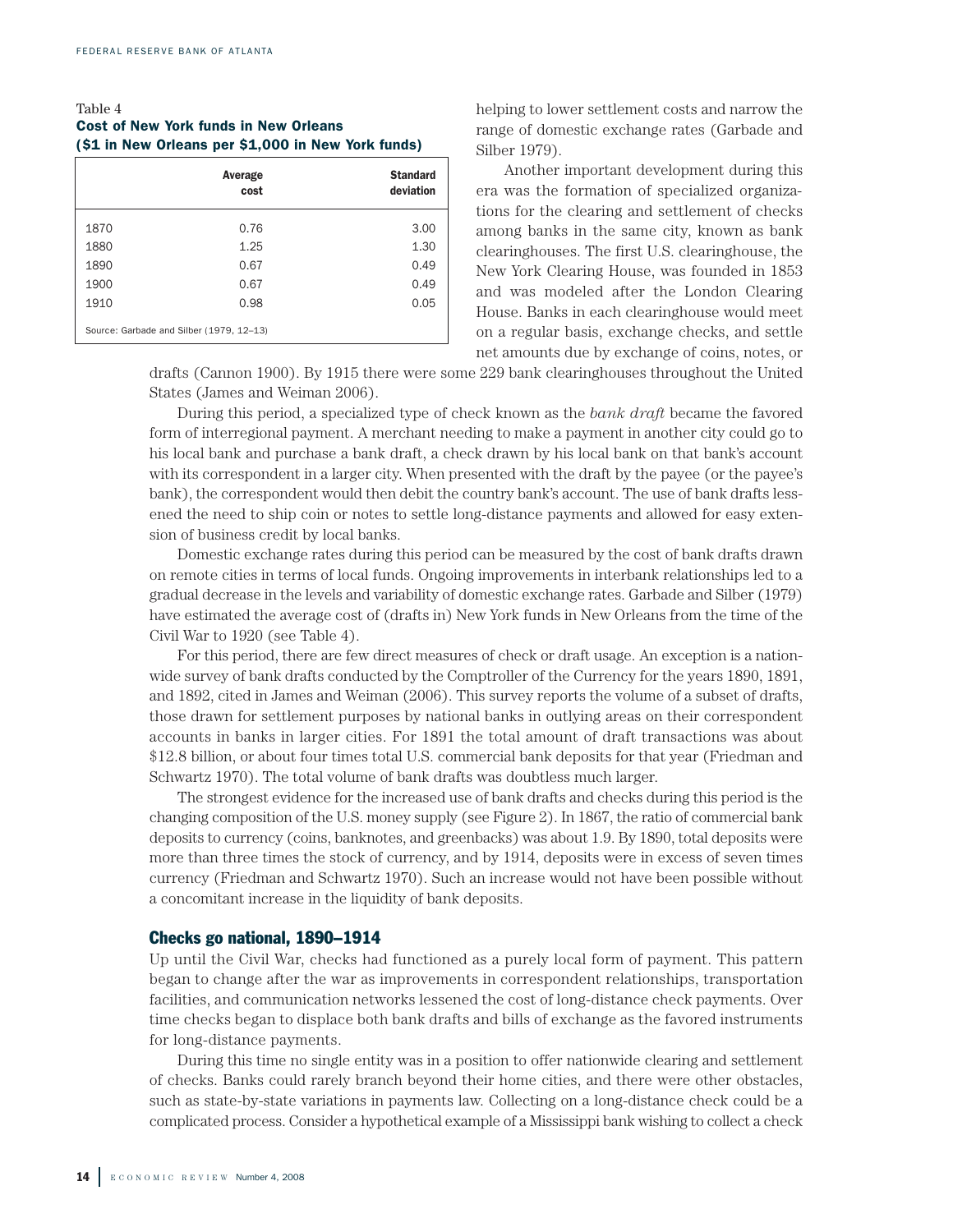Figure 2 **Components of the U.S. money supply, 1867–1929**



drawn on a bank in Georgia. <sup>29</sup> In some instances, the two banks might share a common correspondent. Clearing and settlement could be quite straightforward in such cases: The Mississippi bank could forward the check to the correspondent, and the correspondent could then present the check to the Georgia bank. Settlement would occur by means of the common correspondent debiting the account of the Georgia respondent and crediting the books of the Mississippi respondent.

Quite often, however, the two banks would not share a correspondent. The Mississippi bank could then, for a fee, make use of the services of another Georgia bank that was a correspondent of the paying bank and have the check presented through that correspondent. This type of check, known as an "irregular" check, could pass through many banks before it was finally presented. In the example, the Mississippi bank might first send the check to its usual correspondent for collection, which would then pass it to another correspondent, and so on. Sometimes the routing of a check was driven more by respondent-correspondent relationships and fee structures than by physical proximity.

Cannon (1900, 74) discusses the infamous case of an irregular check drawn on a bank in Sag Harbor, New York, and received in Hoboken, New Jersey. Despite the relatively short distance between the payee and the paying bank (about 100 miles), the check changed hands ten times during its collection, taking at least eleven days in the process. Such circuitous routing, however, was probably not normal. A recent detailed study of the 1910 records of a rural Illinois bank (Chang, Evans, and Garcia-Swartz 2005) finds that even this isolated bank was usually able to present checks by direct routes without resort to the meandering type of routing described in Cannon's example.

The settlement of irregular checks could be accomplished by shipment of coin or currency or through a bank draft drawn on a correspondent. In the case of many rural banks, payment was often not for the full amount of the check. The difference between the face value of the check and the amount actually paid, known as a *remittance charge* or *exchange charge*, was supposed to cover the cost to the paying bank of either shipping currency or coin or obtaining the necessary bank draft for settlement (Jessup 1967, 6). Banks that levied remittance charges were known as *nonpar* banks. According to Spahr (1926, 102), most remittance charges varied between one-tenth and

<sup>29.</sup> We assume for the purpose of this example that the check drawn on the Georgia bank is payable at the town where the Georgia bank is located. In reality, it was common at this time for checks to be drawn in one location but payable at another (Chang, Evans, and Garcia-Swartz 2005).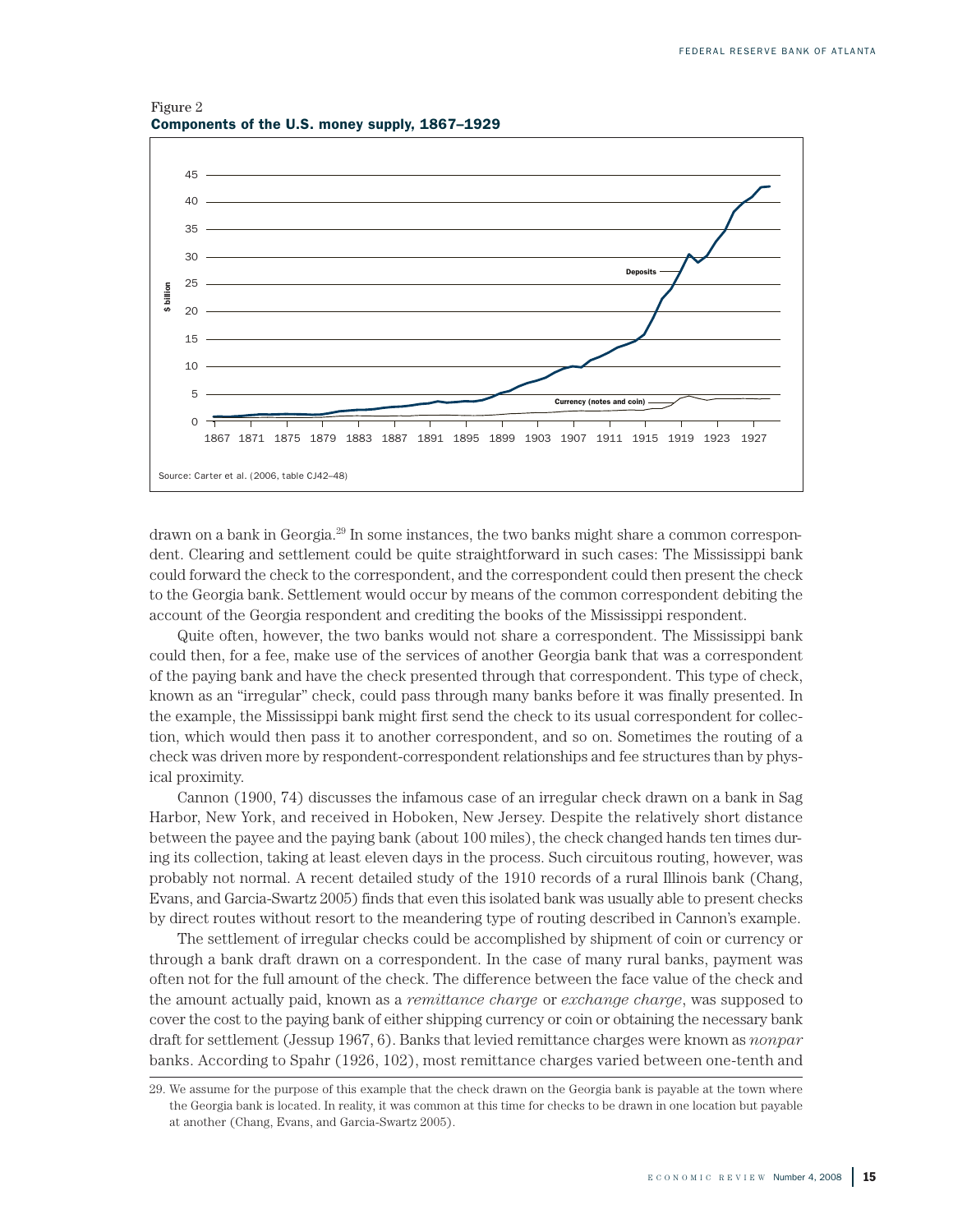one-fourth of 1 percent of the check's face value. This amount was small for each individual check but potentially large in the aggregate, given the ever-growing volume of checks.

The pre-1914 check processing system tended to concentrate costs of collecting checks on banks in larger cities, both in terms of the costs of presenting checks drawn on rural banks and in terms of the explicit pass-through of settlement costs via remittance charges. This allocation of costs was the subject of frequent complaints on the part of the city banks. Nonetheless, competitive pressures often forced city banks to accept their customers' checks at par even if these were

> drawn on a bank in a remote location and costly to collect (Spahr 1926, 113).

*The decades following the Civil War witnessed a decisive shift in the American payment landscape, away from banknotes and bills of exchange and toward checks.*

Much has been written on the U.S. check payment system during this era. The traditional view of this system, from writers such as Cannon (1900), Hallock (1903), and Spahr (1926), is of a haphazard arrangement riddled with inefficiencies. In more recent analyses, this assessment has been echoed by some writers (for example, Duprey and Nelson 1986), while others (for example, Lacker, Walker, and Wein-

berg 1999) have challenged this characterization, arguing instead that the system allotted the costs of check clearing and settlement in a reasonable fashion, given the fractured nature of the U.S. banking system at that time.

While this debate continues, it must be recognized that the formation of the early twentiethcentury check payment system represented a considerable achievement. By this time, it had become the world's largest (noncash) payment system, $^{\rm 30}$  tying together more than  $27,\!000$  individual banks throughout the United States. <sup>31</sup> Those with access to demand deposit accounts (meaning at the time, mostly businesses and wealthy individuals) could, for the first time, reliably send a payment virtually anywhere in the country by simply mailing a check. For most situations, there was no longer a need to make long-distance payments by drawing or purchasing a bill of exchange or banker's draft. Kinley (1910, 200) estimates the contemporary share of checks in business-tobusiness transactions, or wholesale trade, at 90 percent. The success of the check payment system was all the more remarkable for its decentralization: Each bank was connected to this system only through correspondents of its own choosing (James and Weiman 2006).

A downside was cost. Irregular check clearing cycles and decentralized settlement required banks to hold high levels of reserves, and long check clearing times inconvenienced both banks and their customers. Restrictions on bank branching made it difficult to construct more coordinated clearing arrangements. Several regional clearing systems were put into place, most notably a New England–wide system sponsored by the Boston Clearinghouse (Hallock 1903, chap. 5), but these were special cases. There was considerable resistance to even modest attempts at coordination, such as the standardization of remittance fees nationwide (Duprey and Nelson 1986).

One area in which improvements did take place was the harmonization of state laws on checks and other types of negotiable paper. This harmonization was initiated through the actions of a voluntary association, the National Conference of Commissioners on Uniform State Laws (NCCUSL). The NCCUSL drafted a model negotiable instruments law that was adopted by most state legislatures by 1916 (Freyer 2000, 478). 32

<sup>30.</sup> Riesser (1911, 148–49) cites the following figures for payments turnover in 1907–8: 260 billion Reichsmarks (RM) for England (payments through London Clearing House), RM 305 billion for Germany (Reichsbank), and RM 366 billion for the United States (New York Clearing House). We convert those into \$61.5 billion for the London Clearing House, \$72.2 billion for the Reichsbank, and \$86.6 billion for the New York Clearing House. We calculate the exchange rate of 0.2367 \$/RM using the following observations collected by Neal and Weidenmier (2003): On January 4, 1908, the Berlin short on London was 20.495 RM/£, and the bid rate in London of demand bills on New York was 4.852 \$/£.

<sup>31.</sup> Bank numbers are taken from Carter et al. (2006)*.*

<sup>32.</sup> This law has subsequently been updated, most significantly in the 1950s with the creation of the Uniform Commercial Code (UCC), which, in modified form, continues to govern check payments today (NCCUSL 2007). Modern check payments are also governed by Federal Reserve Regulations J and CC.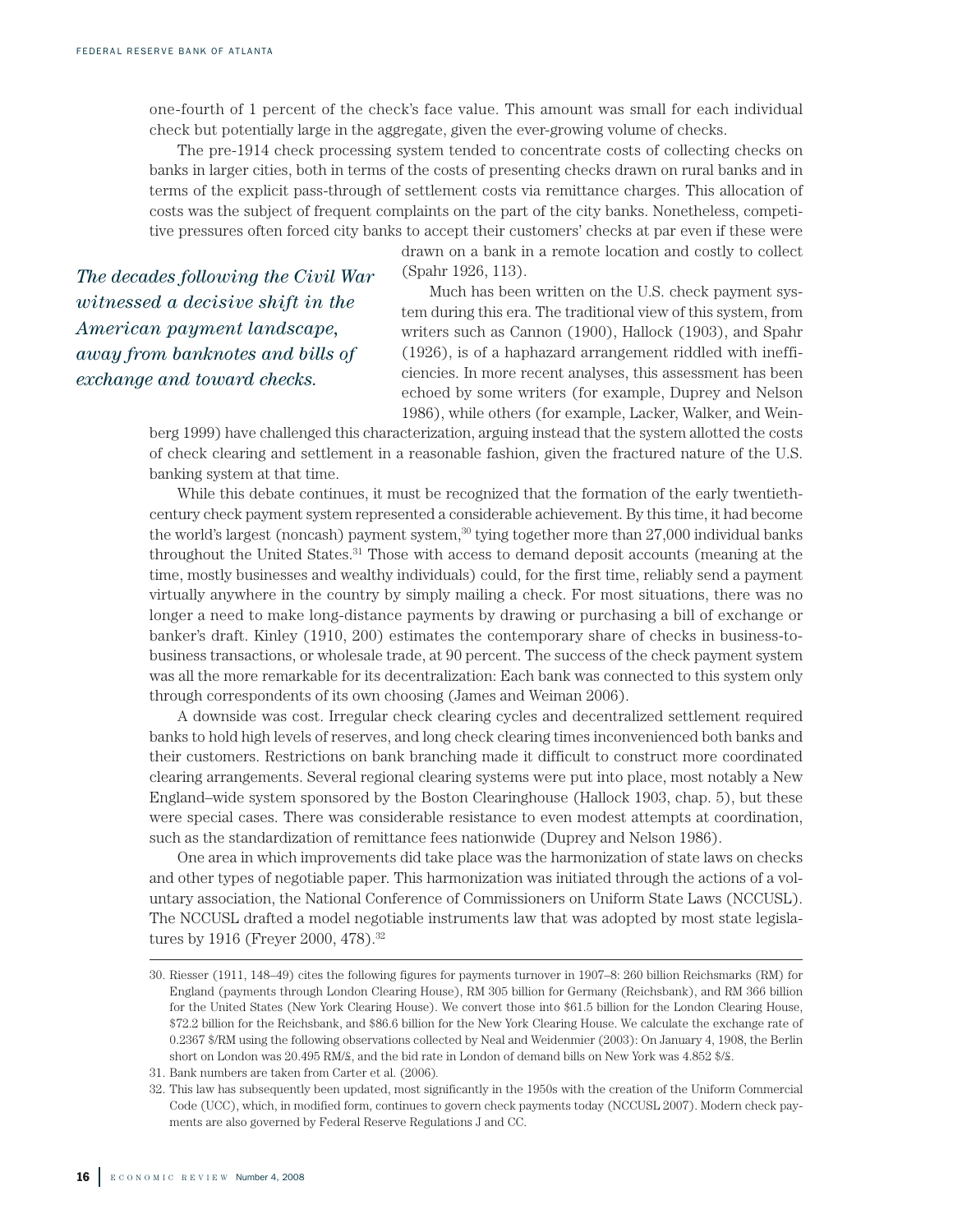The reports prepared for the National Monetary Commission, published in 1910–11, offer some illuminating comparisons of the early twentieth-century U.S. payment system to contemporary counterparts in other countries. Below we briefly review the cases of England and Germany.

Payments in early twentieth-century England, as in the United States, depended heavily on the use of checks. However, bankers' acceptances were legal in England, and these were used for large-value commercial payments up until World War I (Holden 1955). As in the United States, check processing was organized around a network of regional clearinghouses (Withers 1911).

Nonetheless, interregional clearing arrangements in England were much more straightforward than in the United States. Large London banks had nationwide branches and could clear many checks internally. Bank of England notes or accounts were a universal medium of settlement (Hallock 1903; Holland 1911; Matthews 1921), and domestic exchange rates did not exist. Nonpar banking had been abandoned in 1858 (Hallock 1903, 38–39) when the London Clearing House initiated a specialized arrangement (known as Country Cheque Clearing) for the clearing of checks drawn on banks outside of London. The practice of par clearing was enforced by an agreement among participating banks not to accept checks drawn on banks that refused to clear at par.

The early twentieth-century payment system in Germany had its own system of seventeen regional clearinghouses, but these were relatively unimportant since Germany made little use of checks. Banknotes were used more widely than in England, although the issue of these was effectively restricted to the central bank, the Reichsbank. Bills of exchange and bankers' acceptances were used in commercial transactions. More commonly, however, commercial payments were made through a type of payment system known as a giro system, in which the payor initiates the payment by sending an instruction directly to his bank rather than sending an order to pay (say, in the form of a check) to a payee.

The German giro system was initiated by the Reichsbank in 1876, and it allowed its users to make payments nationwide (to a network of nearly 500 branches) by transferring balances held with the Reichsbank. In its original conception, this system was open to anyone subject to the restriction that they keep at least 1,000 marks on deposit with the Reichsbank, which tended to limit its use to banks, governmental entities, and large commercial enterprises. This service was soon extended to allow non–account holders to make payments, although the payee had to have an account with the Reichsbank. Eventually, this convenient and popular system was made available to individuals and smaller firms through the banking arm of the post office (Riesser 1911; Wittner and Wolff 1911).

In short, at the beginning of the twentieth century, payment arrangements in other leading industrialized countries were noticeably more streamlined than in the United States. Congressional dissatisfaction with this situation contributed to the passage of the Federal Reserve Act in 1913.

#### **Checks and the Federal Reserve, 1914–45**

The Federal Reserve Act of 1913 created the first truly national player in the payments industry since the demise of the Second Bank of the United States. Not surprisingly, the Federal Reserve's entry into the payments business resulted in major changes in the U.S. payments environment. The Fed's impact can best be described as evolutionary, however. The Fed did not displace the existing check payment system, but it did move this system toward a more unified national structure.

The first change implemented by the Fed was the elimination of domestic exchange rates. Section 16 of Federal Reserve Act enabled Federal Reserve Banks to settle obligations among themselves by transferring reserves through what became known as the Gold Settlement Fund (Kemmerer 1920, 75–76; Spahr 1926, chap. 8). In 1918 the Leased Wire System (later called Fed Wire and, more recently, Fedwire) was created to allow the Reserve Banks to easily transfer their holdings of the Gold Settlement Fund by telegraph (Spahr 1926, 209). Fed Wire was also used to settle obligations between banks that were members of the Federal Reserve System. For these banks, the ability to send funds by wire eliminated the need to settle check payments by shipping notes, bank drafts, or coin. Domestic exchange rates, already quite close to par, quickly became irrelevant,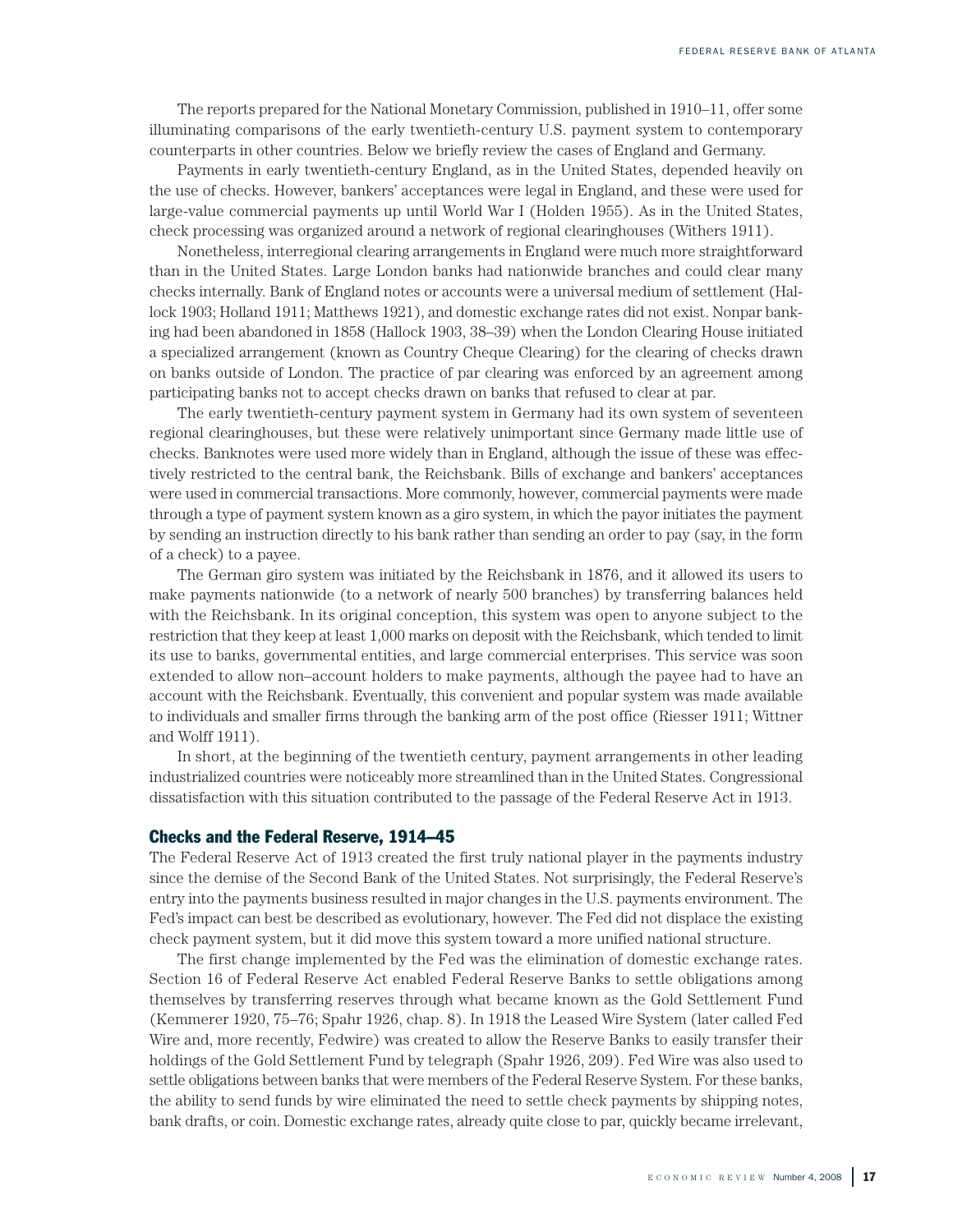and quotations for bank drafts disappeared by 1920 (Garbade and Silber 1979, 7). James and Weiman (2006, 26–27) note that the use of Fed Wire also sharply reduced the average time to collect checks received in New York that were drawn on banks in remote cities. Based on contemporary surveys, the average time to collect such checks fell from 5.3 days in 1912 to 2.4 days in 1918, with quicker settlement via Fed Wire accounting for most of the difference. 33

The second change implemented by the Fed was more controversial. Sections 13 and 16 of the Federal Reserve Act authorized the Fed to directly enter the check clearing business. The Fed

*The Federal Reserve Act of 1913 created the first truly national player in the payments industry since the demise of the Second Bank of the United States.*

quickly set up a nationwide clearing system, participation in which was mandatory for banks that were members of the Federal Reserve System. Section 16 of the Federal Reserve Act also directed each Reserve Bank "to receive on deposit at par" checks or drafts from other Reserve Banks or member banks. Federal Reserve officials interpreted this instruction as a general mandate to eliminate the practice of nonpar banking, not only among member banks but among all banks

more generally. Almost immediately the Fed began a forceful campaign against remittance charges, frequently sending messengers directly to rural banks to collect checks over the counter, at par (Spahr 1926, 250).

In rural areas, the Fed's aggressive presentment practices met with a hostile reception, much as did the Second Bank's prompt presentment of banknotes almost a century earlier. Rural banks, many of whom depended on redemption fees for a substantial portion of their profits, responded through legislative action. Laws were passed in a number of predominantly agricultural states (including all the states in the Sixth Federal Reserve District) entitling banks to charge redemption fees of one-eighth or one-tenth of a percent (Jessup 1967, 11). The passage of these laws, in turn, led to extensive litigation, culminating in a 1923 Supreme Court decision that validated the state laws and prevented the Fed from mandating universal payment at par (Spahr 1926, 269–76). The Federal Reserve responded by ceasing to accept checks drawn on nonpar banks, leaving the processing of such checks up to the nonpar banks' correspondents.

Despite this setback, the Federal Reserve came to dominate the check clearing industry during the 1920s. This dominance was in part a result of the Fed's forceful promotion of its services but also partly by default. Commercial banks faced legal obstacles to branching beyond their home states and could not have established a competitive nationwide check-clearing network. Correspondents and regional clearinghouses continued to be important for local check clearing, while the Federal Reserve Banks tended to specialize in the clearing of interregional checks (American Bankers Association [ABA] 1954).

Although use of the Federal Reserve's services was not compulsory, clearing through the Fed was an attractive option. Settlement of checks cleared through the Fed was free to member banks, prompt, and at par. Moreover, the Fed was often willing to credit a bank that submitted a check for collection before it had received funds from the paying bank, thus subsidizing banks through the creation of so-called Federal Reserve float (Spahr 1926, 542). For member banks, already low service charges for check collection were abolished in 1918 (Spahr 1926, 212). Nonmember banks were also eligible to use the Fed's services (so long as they agreed to open settlement accounts and to clear at par), and by 1920 over 26,000 banks were clearing some checks through the Fed (Spahr 1926, 225). Aided by these enticements, the Fed's share of check clearing grew throughout the 1920s (see Table 5).

Under the Fed's leadership, par clearing of checks quickly became the norm. By 1928, only 15 percent of banks were nonpar, and the assets of these banks amounted to less than 4 percent of total

<sup>33.</sup> Gilbert (2000) shows that the post-Federal Reserve drop in check collection times coincided with a drop in banks' cash assets (cash, deposits with other banks, and checks in the process of collection). This drop was in part the result of a reduction in statutory reserve requirements but probably also the result of increased efficiency of check clearing.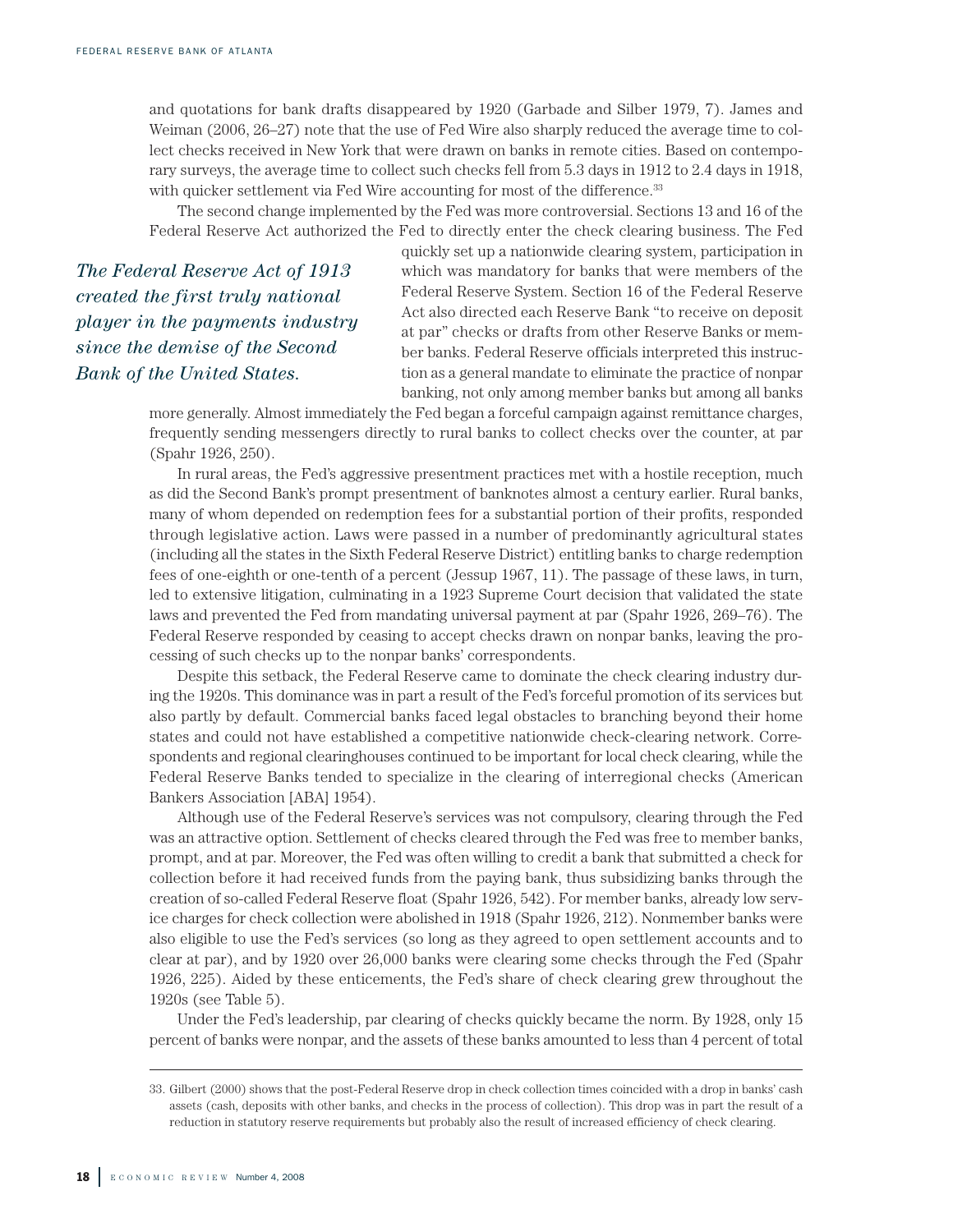|                             | <b>Millions</b><br>of checks | <b>Dollar value</b><br>of checks<br>(\$ billions) | Value of checks processed<br>by Reserve Banks as a<br>percentage of checks cleared<br>through clearinghouses (%) |
|-----------------------------|------------------------------|---------------------------------------------------|------------------------------------------------------------------------------------------------------------------|
| 1915                        | 8.8                          | 4.7                                               | 2.9                                                                                                              |
| 1920                        | 452.1                        | 156.5                                             | 35.6                                                                                                             |
| 1925                        | 716.5                        | 247.2                                             | 49.4                                                                                                             |
| 1929                        | 852.1                        | 351.7                                             | 49.1                                                                                                             |
| 1934                        | 754.7                        | 171.9                                             | 65.1                                                                                                             |
| Source: Gilbert (2000, 131) |                              |                                                   |                                                                                                                  |

#### Table 5 **Volume of checks processed by Federal Reserve Banks**

bank assets (Duprey and Nelson 1986; Stevens 1998). Nonpar banks persisted in outlying areas but continued to dwindle in importance. 34

The general effect of the Fed on check payments was to transform the fragmented pre-1914 check payment system to something more closely resembling the prewar English system. There were both winners and losers in this transition. Large urban banks were the clear winners, while rural banks that had formerly been able to levy remittance charges, and in some cases their correspondents, were clearly disadvantaged. But checks indisputably became more prevalent. In 1929, the Federal Reserve Banks cleared 852 million checks with a value of \$352 billion (see Table 5), a figure representing over seven times the value of all deposits held at commercial banks. By the end of the 1920s, Americans were likely writing more than a billion checks a year: The check had arrived.

The events of the Great Depression worked to reinforce the Fed's dominance in check clearing in two ways. First, failures of some prominent correspondents undermined banks' confidence in private clearing arrangements. Recent research by Richardson (2006) indicates that the failure of correspondent banks led to the closure of 247 respondent banks between 1929 and 1933. <sup>35</sup> Second, the outbreak of the Depression saw a massive overall contraction in the banking industry. Between 1929 and 1933, over 10,000 commercial banks in the United States went out of business (about 40 percent of the total number in 1929), largely for reasons of insolvency (Richardson 2006). These failures were disproportionately concentrated among small, rural banks that did not use the Federal Reserve for check clearing. The net effect was a drop in the overall level of checks written but a sharp increase in the Fed's share of the clearing market (see Table 5).

#### **Postwar expansion, 1946–79**

The strong postwar growth in the U.S. economy led to an extraordinary increase in the demand for payment services. Over much of this period, this demand was met primarily through the increased use of checks. The check payment system simultaneously underwent a number of noteworthy changes that, though again evolutionary in nature and largely invisible to the check writer, greatly improved the overall scope and efficiency of the system. These improvements led to an unprecedented expansion in check use, as can be seen in Figure 3.

A critical development was the mechanization of check processing through the introduction of MICR (magnetic ink character recognition) technology. By the early 1950s, the check payment system had almost become a victim of its own success. Postwar prosperity had expanded the use of checking accounts by middle-class households, leading to a "crisis" in check processing. The overall number of checking accounts in the United States almost doubled between 1939 and 1952, from

<sup>34.</sup> When nonpar banking was finally eliminated in 1980, only fifteen nonpar banks remained, all in Louisiana (Baxter 1983, 74).

<sup>35.</sup> Almost 100 of these failures can be traced to the 1930 failure of a single correspondent bank in Nashville, Caldwell and Company (Richardson 2006, 18).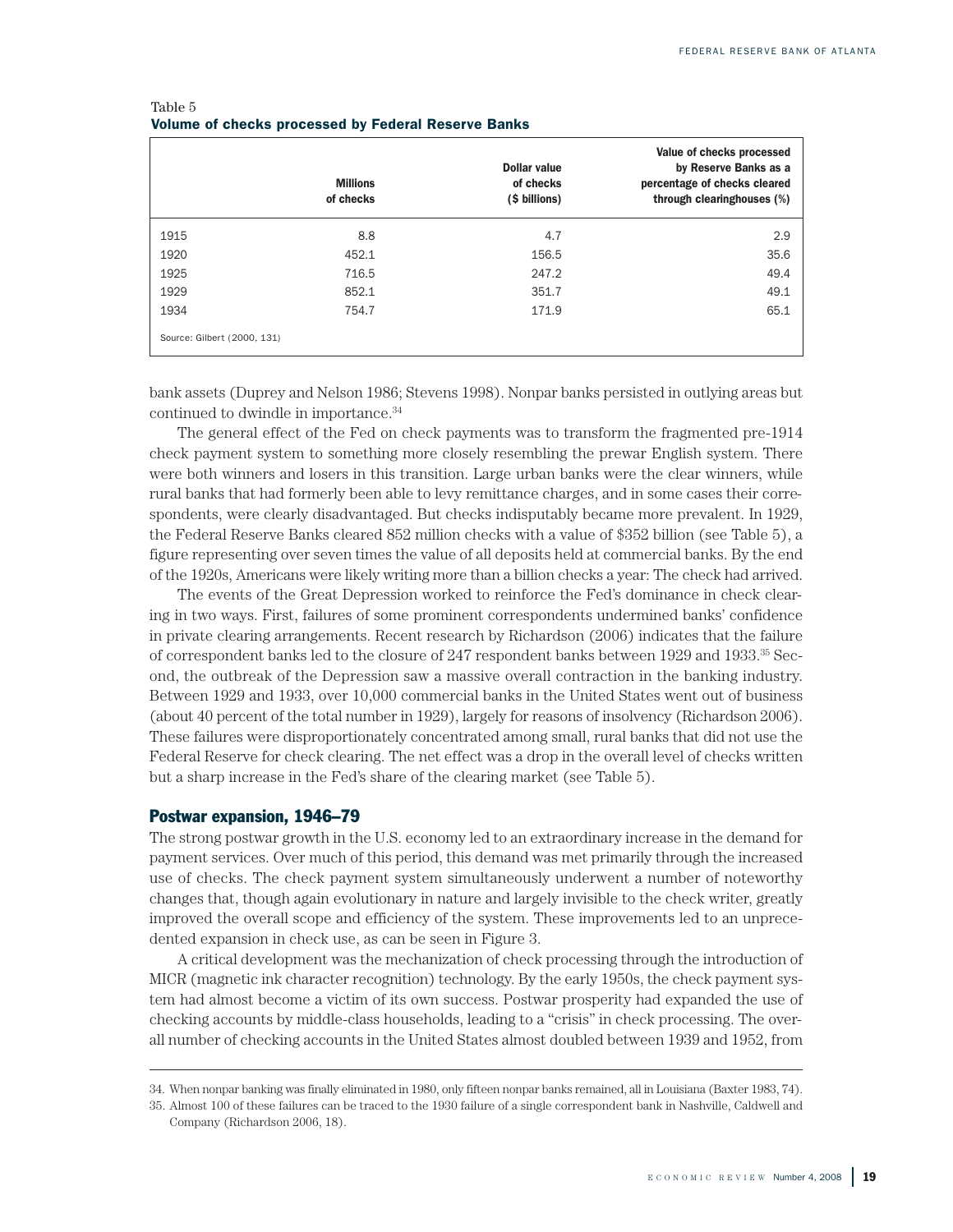

Figure 3 **Number of check payments in the United States, selected years**

27 million to 47 million, while the annual number of checks written increased at an even more rapid rate, from 3.5 billion to 8 billion (ABA 1954). While there was some use of automation, in the 1950s most check processing was still done by hand. A check that moved across banks was manually sorted and tallied six times on average (McKenney 1995, 41), and continued restrictions on bank branching guaranteed that 80 percent of checks fell in the latter category (ABA 1954).

In response to this situation, researchers at Stanford University, working in cooperation with the Bank of America, developed the MICR processing technology that is now the industry standard. MICR encodes the information necessary for processing a check—the bank's identifying number, the bank account number, the check amount, etc.—on a single line at the bottom of the check, printed in magnetic ink. A model of "backward compatibility," the MICR line did not alter the basic appearance of the check, which now became readable by both machines and humans. MICR did not completely eliminate the role for labor in check processing since, for example, someone still had to enter the amount of the check on the MICR line. By reducing the costs of check processing, however, it paved the way for the massive expansion in check volume that was to follow.

Following the Bank of America's successful pilot program in 1954, in 1956 the ABA designated MICR as the standard for automated processing of checks in the United States (McKenney 1995, 50–51). Although the cost advantages of this technology soon became apparent, adoption took some time. By 1962, 97 percent of banks were encoding some checks with MICR (ABA 1962), but many checks continued to be processed by hand. MICR did not become the full industry standard until 1967, when all checks routed through the Federal Reserve were required to contain the MICR-coded identification of the bank on which they were drawn (Federal Reserve Bank of St. Louis 1967).

In 1972, the Fed initiated another significant change in the check payment system when it opened a number of Remote Check Presentment Centers (RCPCs) throughout the country. RCPCs are specialized check processing facilities located in areas without a Federal Reserve Bank or branch. With the creation of the RCPC network, the Federal Reserve was able to directly present checks to more than 70 percent of the nation's banks. In some cases, the RCPCs also became important local check processing centers, displacing local clearinghouses. During the 1970s, nationwide average check processing times dropped by about a half-day to 1.9 days, in part a result of the expansion of the Fed's network (ABA 1981).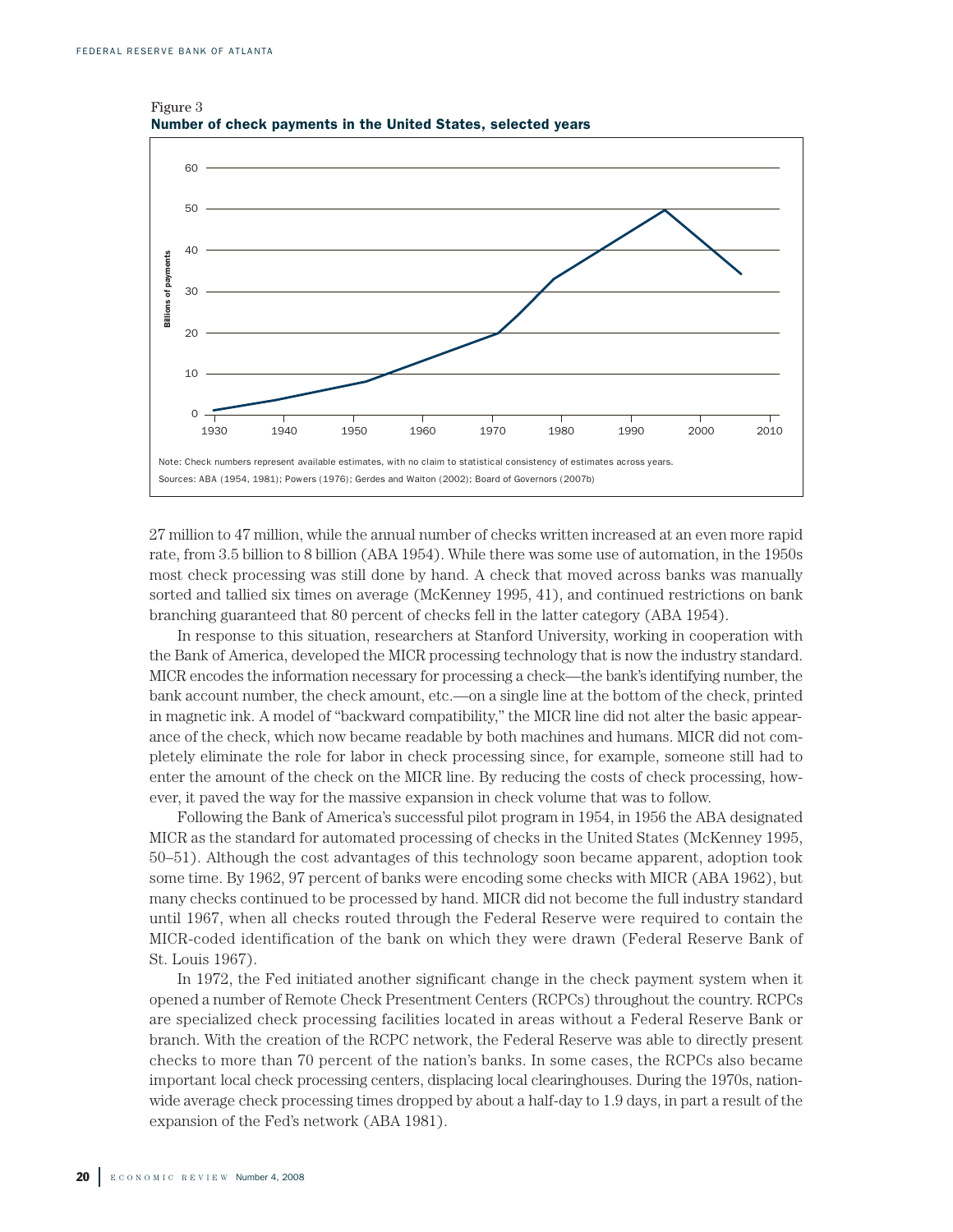With the postwar improvements in processing, checks were increasingly used for everyday consumer payments. The annual number of checks written in the United States quadrupled between 1952 and 1979 to 32.7 billion, a more than 5 percent average annual rate of increase (ABA 1981). The term "check" became virtually synonymous with "payment other than by cash."

This period also saw the development of some new alternatives to check payments: credit cards, which began to be extensively used in the 1960s (Evans and Schmalensee 1999), and direct electronic payments from bank accounts (automated clearinghouse or ACH payments), which were available on a nationwide basis beginning in 1978 (NACHA 2007). But checks continued to dominate, accounting for an estimated 85.7 percent of noncash payments in 1979 (Gerdes and Walton 2002).

#### **Rationalization of the U.S. check payment system, 1980–95**

Despite ever-increasing check volume, by the 1970s certain limitations of the check payment system were becoming apparent. The advent of MICR and advances in information technology lowered processing costs and allowed banks to transmit and receive information about checks in transit. However, the process of check collection continued to be governed by the rules of negotiable instruments law, which required that a check be presented to the paying bank before it could be paid. A transition to fully electronic processing could not begin without some modification of this principle. 36

During the 1970s this legal inflexibility, combined with near-universal par banking and high inflation rates, worked to foster inefficient overuse of the check payment system. This inefficiency arose through a phenomenon known as *check float*—the lag between the time a check is deposited at the payee's bank and the time the check is paid by the paying bank. An extra day of float means that the paying bank, and perhaps the drawer of the check, gains an extra day's interest on the funds in question. As interest rates began to rise in the 1970s, check float became a material concern. Banks and their corporate customers discovered that by paying bills with checks drawn on banks at remote locations (engaging in "remote disbursement"), and, conversely, by collecting checks as quickly as possible ("expedited collection"), they could generate significant interest savings.

Incentives to engage in these practices were exacerbated by the Federal Reserve's traditional practice of granting "Federal Reserve float" for checks deposited at the Fed but not yet collected. Federal Reserve float had declined in the 1940s and 1950s with the greater use of air transportation but grew through the 1960s and 1970s. As shown in Figure 4, by December 1978 the average daily value of such "items in the process of collection" had ballooned to \$7.5 billion.

In a purely theoretical sense, float should not have been costly to the U.S. economy. Float effectively lowers the (nominal) price of goods purchased by check, but over the longer run one would expect this effect to wash out as the prices of other goods adjusted (McAndrews and Roberds 1999). In practice, however, float generated two significant costs. The first cost derived from the activities of banks, corporations, and individuals playing "the float game," that is, engaging in costly practices such as remote disbursement and expedited collection in an attempt to capture float benefits, including the benefits of Federal Reserve float (Lacker 1997). The second cost arose from distortions in the choice of payment method since check float can generate a private benefit to the writer of a check even if there is no corresponding social benefit.

As a result of the divergence between these two benefits, check float can induce people to use checks for payment when other payment methods might be more efficient. Humphrey (1984) estimated that the private cost (to payor and payee) of the typical check payment in 1983 was actually negative (–\$0.15) once the benefits of float were taken into account. The corresponding social cost was estimated at \$0.68. For other payment methods, the situation was reversed. For example, because of the payor's forgone interest on the cash, Humphrey estimated that the 1983 private cost of a typical cash payment (\$0.19) easily exceeded its social cost (\$0.07). 37

<sup>36.</sup> As is the case now, during this period banks could have voluntarily agreed to presentment of checks in electronic form. But doing so was uncommon since it was not to any single bank's advantage.

<sup>37.</sup> Similar estimates are reported in Humphrey and Berger (1990).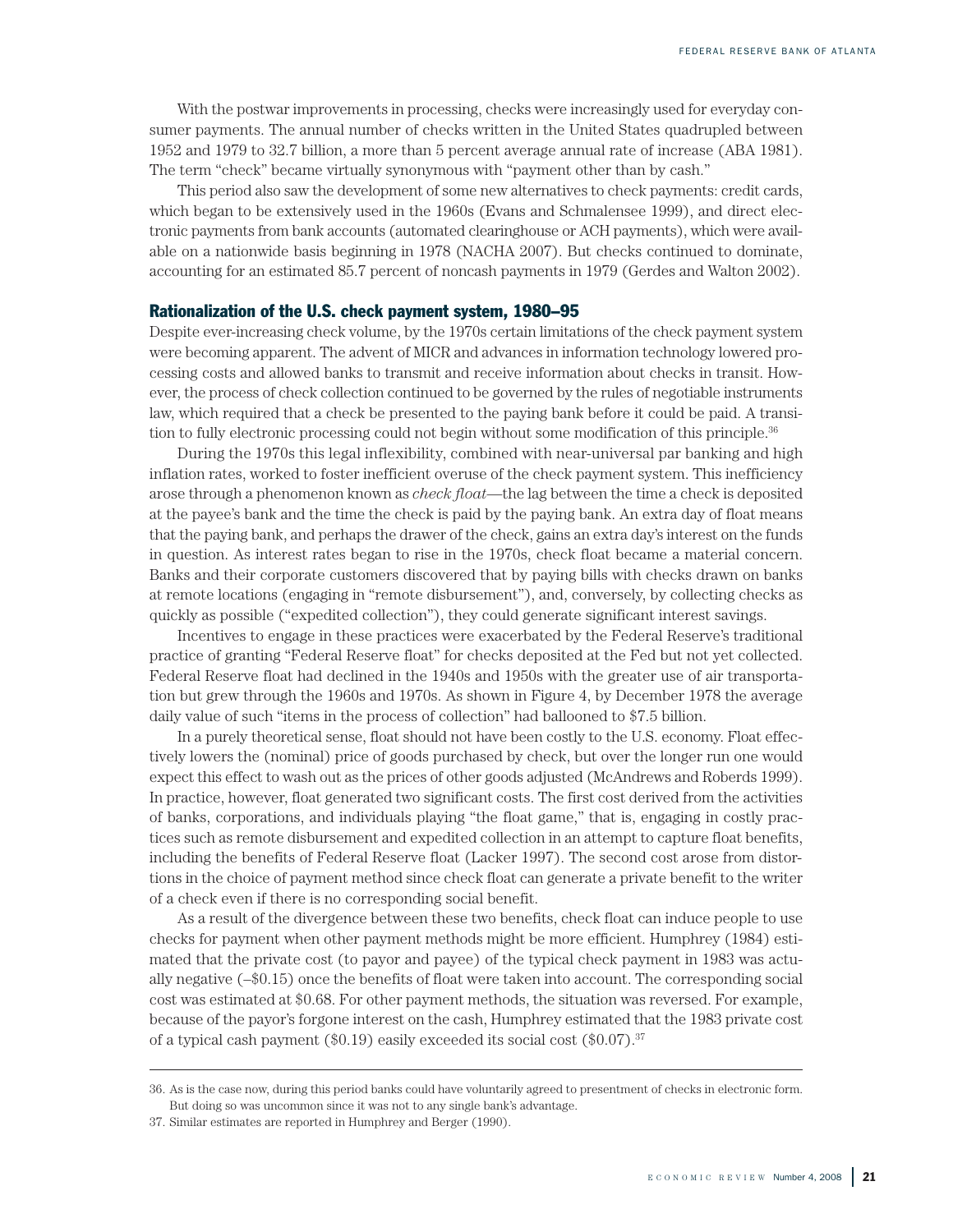

Figure 4 **Federal Reserve float, 1950–90 (daily average figures for December)**

The Monetary Control Act of 1980 sought to rectify this situation by requiring the Federal Reserve to charge interest for float. More generally, it sought to rationalize the Federal Reserve's provision of financial services, including check collection, by requiring the Fed to charge for such services in a way that recovered the costs of providing them. As a result the Federal Reserve began to price many aspects of check collection that had previously been financed through seigniorage (the collection of interest on bonds held against currency and bank reserves). Federal Reserve float declined rapidly to a daily average of \$1.5 billion by 1983 (Humphrey 1984). Explicit pricing of the Fed's services reduced its share of the interbank check processing market (processing of checks deposited at one bank and payable at another) from about 50 percent to 30 percent but also increased efficiency in the Fed's check-clearing operations (Bauer and Hancock 1993).

The 1980s also witnessed the relaxation of restrictive bank branching laws and the beginning of a wave of bank mergers (Rhoades 2000). Between 1980 and 1995, the total number of banks in the United States contracted by about 5,000 to just under 10,000 banks, while the number of branches rose by more than 15,000 to 68,000. The increasingly consolidated nature of the U.S. banking industry meant that more checks could be cleared within individual banks ("on-us"), thereby limiting the demand for Fed check clearing services.

Operational advances in check processing over this period revealed another shortcoming in traditional check payment law—the procedure for dealing with checks returned by the paying bank (say, for insufficient funds). Again, the traditional rules of negotiable instruments determined how a returned check went back to the bank where it was first deposited, known as the *depositary bank*. This rule meant that the returned check had to follow, in exactly the reverse order, the chain of endorsements that occurred during the original, or "forward," attempt to collect on the check. This lengthy process, so well suited to the pace of seventeenth-century commerce, was clearly out of touch with the demands of a modern economy. Lags in the return process meant that banks were reluctant to grant prompt access to deposited funds because this would have exposed them to risk of nonpayment (Allison 1982). Such delays were frustrating for depositors, however, and public dissatisfaction with this situation led to the 1987 passage of the Expedited Funds Availability Act (EFAA).

The EFAA offered two important reforms. The first was the creation, for the first time in U.S. history, of standardized nationwide schedules for the availability of funds from deposited checks.<sup>38</sup>

<sup>38.</sup> Generally, these schedules require availability of funds in two business days for local checks and in five business days for nonlocal checks. Detailed schedules are described in Federal Reserve Regulation CC, which implements EFAA.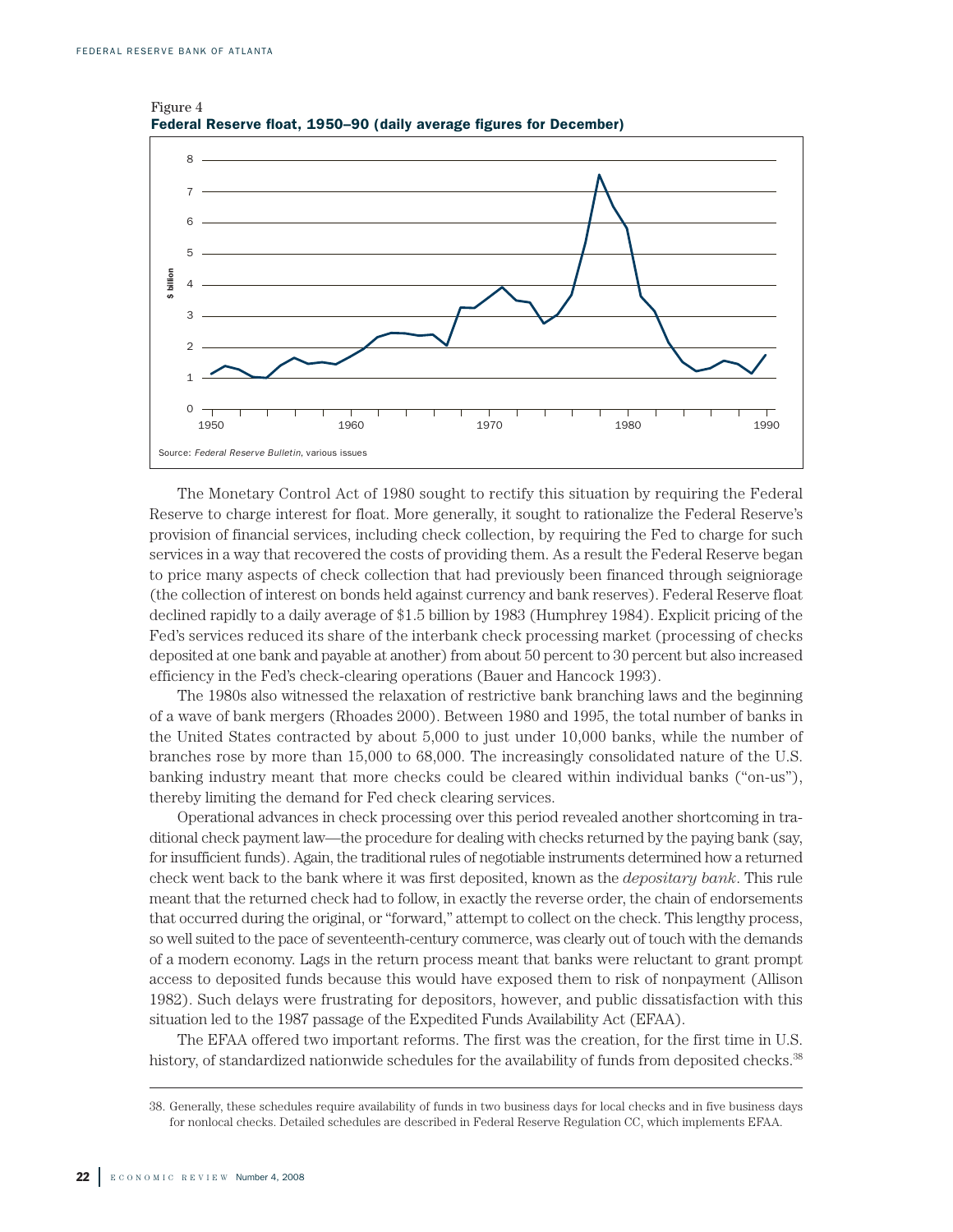

Figure 5 **Composition of U.S. retail payments by number of payments, selected years**

Second, to speed the return of unpaid checks and to safeguard banks against the risks of nonpayment, EFAA allows for "expeditious return" of unpaid checks. This rule allows a paying bank to directly return a check to the depositary bank, bypassing the chain of endorsements in forward collection (Board of Governors 2007a).

#### **Check payments after 1995**

The number of check payments in the United States is estimated to have peaked at 49.5 billion in 1995. By the 1990s, checks had begun to lose significant market share to alternative payment systems such as credit cards, debit cards, and automated clearinghouse payments (see Figure 5). Quantitative evidence suggests that the erosion has been greatest for checks written by consumers (Gerdes and Walton 2002), and especially among the young, wealthy, and well educated (Klee 2006). This downward trend has continued. By 2003, checks were outnumbered by electronic competitors for the first time (Gerdes et al. 2005), and, by 2006, checks' market share had fallen to a mere 33 percent of noncash payments in the United States (Board of Governors 2007b). A byproduct of the falloff in check volume has been a contraction of the Fed's check processing network; many RCPCs have been closed, and checks are no longer processed at many Federal Reserve Bank branches (Financial Services Policy Committee 2007).

As check volumes continue to fall, two significant policy initiatives have sought to further rationalize the U.S. check payment system. The first of these, *check conversion,* allows certain categories of checks to be converted to automated clearinghouse transactions. <sup>39</sup> This conversion often occurs, for example, in retail checkout situations where a check is scanned for its MICR information and handed back to the customer. Once converted, such checks are considered electronic payments and do not enter the traditional check collection system (Board of Governors 2001). An estimated 2.6 billion checks were converted in 2006 (Board of Governors 2007b).

A second policy initiative has been the 2003 passage of the Check Clearing for the 21st Century Act, known in the industry as "Check 21." This law was passed partly in response to the events of September 11, 2001, which disrupted the air transport of checks to paying banks (Ferguson 2002). Check 21 allows a check payment to be collected through the use of a *substitute check*, 40

<sup>39.</sup> Some types of checks, such as business checks, are not eligible for conversion.

<sup>40.</sup> A substitute check is known as an image replacement document (IRD).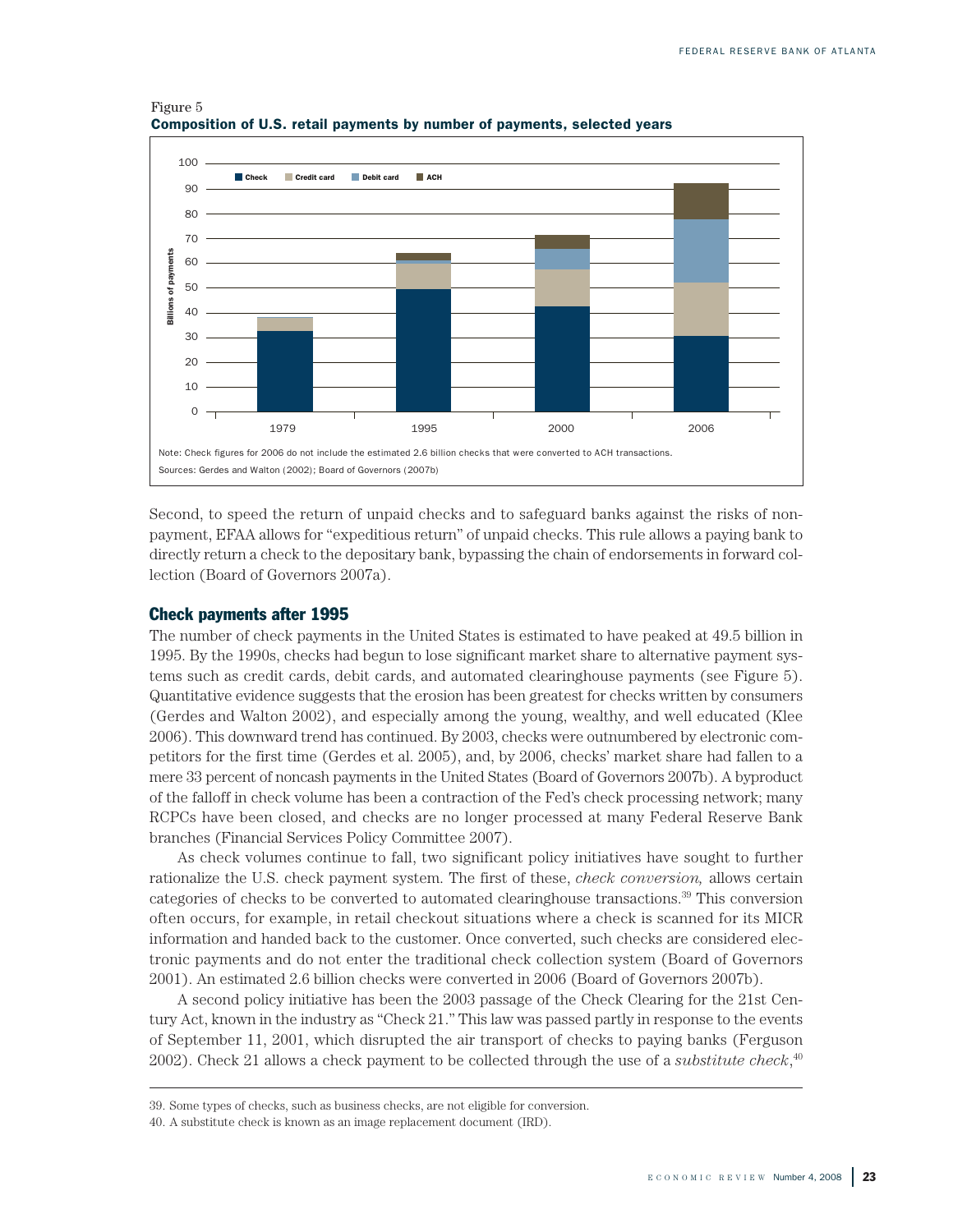that is, a certified paper copy of an electronic image of the check. For example, a check deposited at a bank in San Francisco might be scanned, transmitted electronically across the country, and then printed out and presented to a paying bank in New York. Optionally, the paying bank may decide to allow checks to be presented as electronic images or simply as computer files containing the relevant MICR information. 41

The practical effect of these policy initiatives was initially somewhat modest—a March 2006 Fed survey found that 90 percent of checks were still being cleared by traditional means (Board of Governors 2007a), but a more recent survey found that 40 percent of checks are being "electronified" at some stage in the clearing process (Board of Governors 2007b). Industry observers widely predict that traditional paper processing will be phased out over the next few years. <sup>42</sup> We would also argue that these initiatives are momentous in the history of the check since they diminish what has historically been the key principle of check payments—the binding of an order to pay with the (original) paper check itself. In other words, by allowing for ACH conversion and payment of substitute checks and images, the U.S. check payment industry has taken some decisive steps away from the very feature—negotiability—that allowed it to flourish in the first place.

Such measures are clearly necessary if checks are to continue to exist in an electronic world. In the not-so-distant future, all checks in the United States are likely to be processed in purely electronic form. At one level, this electronification would tend to blur the distinctions between checks and other forms of payment: How is an electronic file containing information about a check fundamentally different from an electronic file of an ACH or card payment?

Nonetheless, we would argue that even a fully electronified check industry would likely retain a distinctive, relatively decentralized character. Especially in contrast to card payment systems, check payments are not organized into proprietary networks, where the owners of the network determine rules for clearing, settlement, and pricing for all payments that flow over that network. And, for the time being, a bank may still insist on presentation of a paper document—in the form of a check or its IRD—before it pays a (nonconverted) check. In this essential characteristic, a check written in the United States today still resembles a check written in medieval Basra.

#### **Summary and conclusion**

The check has a long and varied history. Originally functioning as a convenient form of payment between local merchants, checks were in common use in the eastern Mediterranean by the tenth century. In sixteenth-century Europe, the versatility of checks was enhanced by the development of negotiability. Eighteenth-century suppression of banknotes in England helped to further promote the use of checks. In the United States, checks assumed a new importance when nineteenthcentury banking legislation discouraged the use of other forms of payment, eventually leading to the formation of a nationwide check payment system. The twentieth century saw a rapid expansion of check payments under the leadership of the Federal Reserve, and checks became the default mode of noncash payment within the United States.

From this history we can draw at least two broad inferences concerning the future of checks. On the negative side, the late twentieth-century predominance of checks in U.S. payments clearly represents something of an anomaly, more attributable to historical vicissitude than underlying economics. Without limitations on bank branching and on alternative forms of payment, it is unlikely that checks would have come to so completely dominate the nation's payments landscape. Technological innovation and legal reforms have now removed much of the force of these restrictions, and there is no reason to believe that people will continue to use checks where other forms of payment are cheaper or more suitable.

<sup>41.</sup> Additional information on Check 21 can be found at www.federalreserve.gov/paymentsystems/truncation/default.htm.

<sup>42.</sup> See, for example, "Financial Insights Sees Image Networks Becoming Victims of Their Own Success," *Businesswire*, June 26, 2007. The Federal Reserve plans to eliminate traditional paper processing at most locations and will instead offer electronic scanning of checks and printouts of IRDs (Financial Services Policy Committee 2007).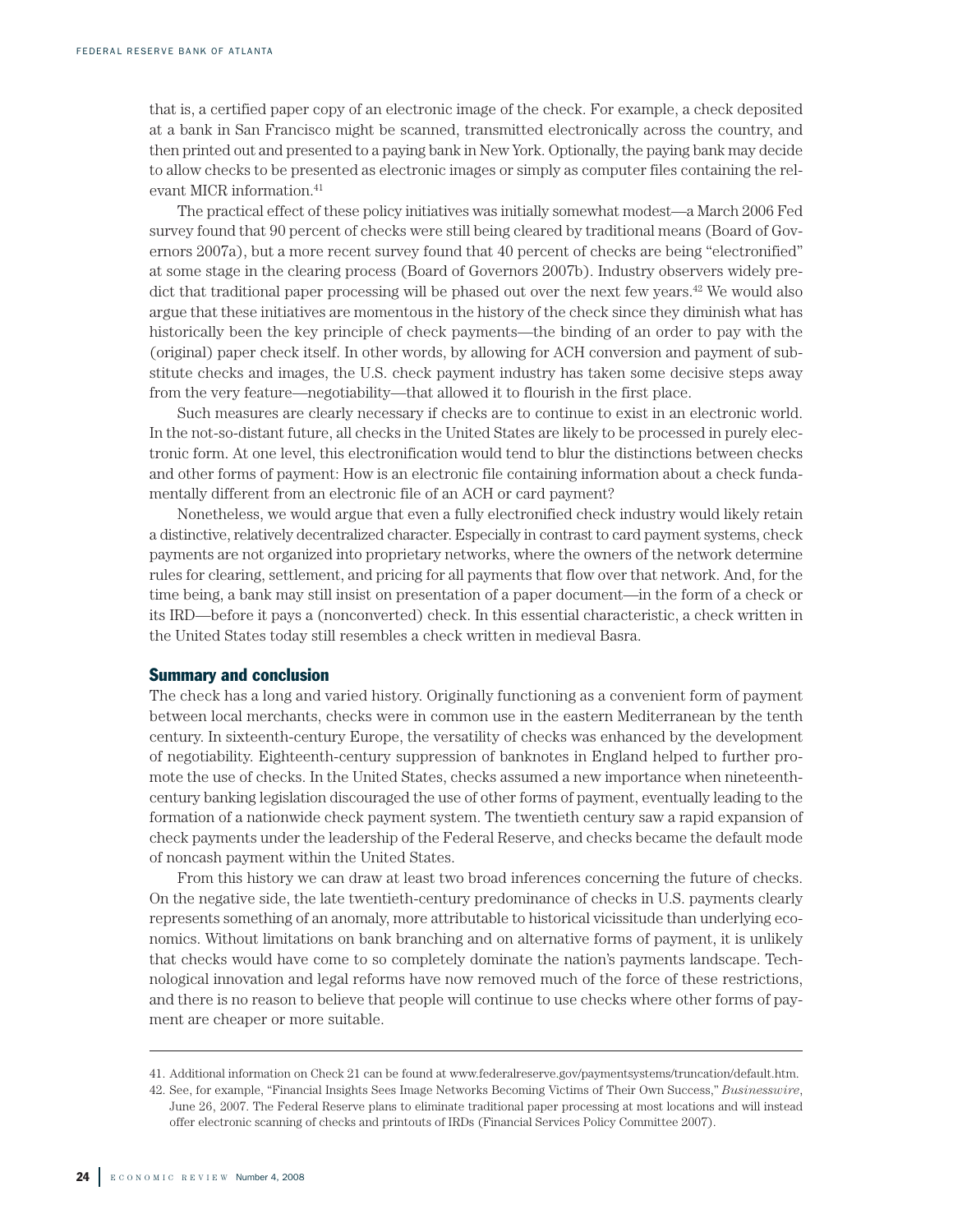On the positive side, the features of the check that have contributed to its survival—its versatility and legal certitude—persist today. Checks still offer a reasonably low-cost, well-understood, and widely accepted method of payment accessible to anyone with a bank account. And in many situations, such as in informal payments between individuals and in many real estate transactions, there remain few convenient alternatives to using a check. A form of payment with a thousandyear history is unlikely to vanish overnight.

#### **References**

Allison, Theodore W. 1982. Statement before the Committee on Banking, Housing, and Urban Affairs, Subcommittee on Consumer Affairs, U.S. Senate, March 10.

American Bankers Association (ABA) (joint with the Association of Reserve City Bankers and the Conference of Presidents of the Federal Reserve Banks). 1954. Study of check collection system. Mimeo.

———. 1962. 97% of banks encode checks. *Banker*, April, 47–48.

(joint with the Bank Administration Institute) and the Federal Reserve System). 1981. A quantitative description of the check collection system. Mimeo.

Andreau, Jean. 1999. *Banking and business in the Roman world*. Cambridge: Cambridge University Press.

Ashtor, Eliahu. 1972. Banking instruments between the Muslim East and the Christian West. *Journal of European Economic History* 1:553–73.

Bauer, Paul W., and Diana Hancock. 1993. The efficiency of the Federal Reserve in providing check processing services. *Journal of Banking and Finance* 17, nos. 2–3:287–311.

Baxter, William F. 1983. Bank interchange of transactional paper: Legal and regulatory perspectives. *Journal of Law and Economics* 26, no. 3:541–88.

Board of Governors of the Federal Reserve System. 2001. Revisions to staff commentary on Regulation E. March 13.

———. 2007a. *Report to the Congress on the Check Clearing for the 21st Century Act of 2003.* April.

———. 2007b. *The 2007 Federal Reserve payments study.* December.

Bodenhorn, Howard. 1992. Capital mobility and financial integration in antebellum America. *Journal of Economic History* 52, no. 3:585–610.

———. 2000. *A history of banking in antebellum America*. New York: Cambridge University Press.

———. 2003. *State banking in early America: A new economic history.* Oxford: Oxford University Press.

Calomiris, Charles W. 1988. Institutional failure, monetary scarcity, and the depreciation of the Continental. *Journal of Economic History* 48, no. 2:47–68.

Calomiris, Charles W., and Joseph R. Mason. 2006. Resolving the puzzle of the underissuance of national bank notes. Columbia University Working Paper.

Cannon, James G. 1900. *Clearing-houses: Their history, method, and administration.* New York: D. Appleton and Company.

Capie, Forrest, and Alan Weber. 1985. *A monetary history of the United Kingdom, 1870–1982. Vol. 1: Data, sources, methods.* London: George Allen & Unwin.

Carter, Susan B., Scott Sigmund Gartner, Michael R. Haines, Alan L. Olmstead, Richard Sutch, and Gavin Wright, eds. 2006. *The historical statistics of the United States*. Cambridge: Cambridge University Press.

Catterall, Ralph C.H. 1902. *The second bank of the United States.* Chicago: University of Chicago Press.

Champ, Bruce, and James B. Thomson. 2006. National bank notes and silver certificates. Federal Reserve Bank of Cleveland Working Paper 06-22, December.

Champ, Bruce, Neil Wallace, and Warren E. Weber. 1994. Interest rates under the U.S. national banking system. *Journal of Monetary Economics* 34, no. 3:343–58.

Chang, Howard H., David S. Evans, and Daniel D. Garcia-Swartz. 2005. The economics of market coordination for the check-clearing system in the late 19th century United States. LECG LLC, manuscript.

Checkland, S.G. 1975. *Scottish banking: A history, 1695–1973*. Glasgow: Collins.

Clapham, J. 1944. *The Bank of England: A history*. *Vol. 1, 1694–1796*. Cambridge: Cambridge University Press.

Dehing, Pit, and Marjolein 't Hart. 1997. Linking the fortunes: Currency and banking, 1550–1800. In *A financial history of the Netherlands*, edited by Marjolein 't Hart, Joost Jonker, and Jan Luiten van Zanden. Cambridge and New York: Cambridge University Press.

De Roover, Raymond. 1948. *Money, credit, and banking in mediaeval Bruges.* Cambridge, Mass.: Mediaeval Academy of America.

DeRosa, Luigi. 2001. The beginnings of paper money circulation and Neapolitan public banks (1540–1650). *Journal of European Economic History* 30, no. 3:497–532.

Duprey, James N., and Clarence W. Nelson. 1986. A visible hand: The Fed's involvement in the check payments system. Federal Reserve Bank of Minneapolis *Quarterly Review* 10, no. 2:18–29.

Evans, David S., and Richard L. Schmalensee. 1999. *Paying with plastic: The digital revolution in buying and borrowing.* Cambridge, Mass.: MIT Press.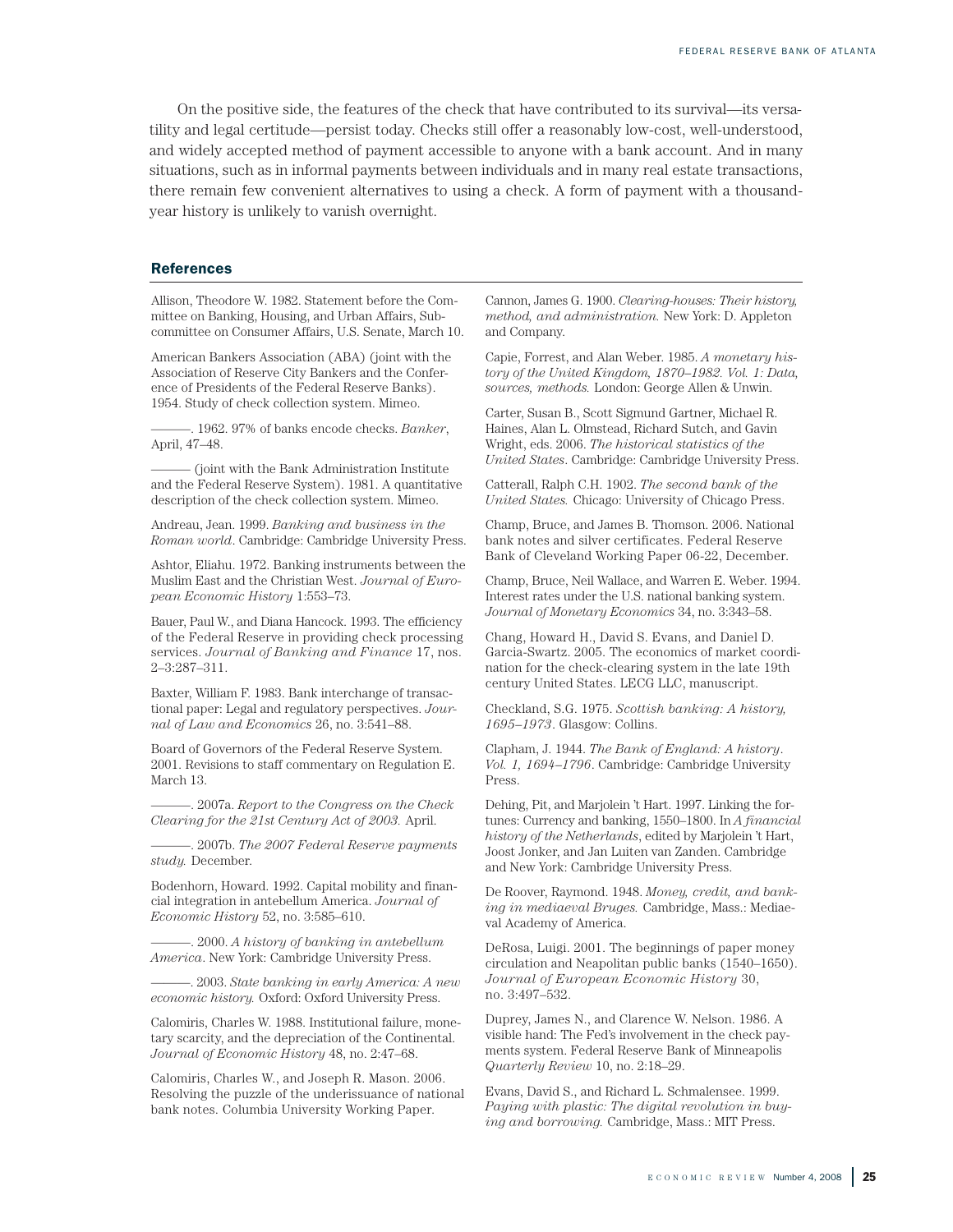Federal Reserve Bank of St. Louis. 1967. Automated check processing: September 1, 1967 deadline approaching. Federal Reserve Bank of St. Louis *Review* (May): 15–16.

Ferderer, J. Peter. 2003. Institutional innovation and the creation of liquid financial markets: The case of bankers' acceptances, 1914–1934. *Journal of Economic History* 63, no. 3:666–94.

Ferguson, Roger W. 2002. Statement before the Committee on Financial Services, Subcommittee on Financial Institutions and Consumer Credit, U.S. House of Representatives, September 25.

Financial Services Policy Committee. 2007. Federal Reserve Banks announce changes to increase check service efficiency. Board of Governors of the Federal Reserve System Press Release, June 26.

Freyer, Tony A. 2000. Business law and American history. In *The Cambridge economic history of the United States, vol. 2: The long nineteenth century*, edited by Stanley L. Engerman and Robert E. Gallman. Cambridge: Cambridge University Press.

Friedman, Milton, and Anna J. Schwartz. 1970. *Monetary statistics of the United States: Estimates, sources, methods*. New York: National Bureau of Economic Research.

Garbade, Kenneth D., and William L. Silber. 1979. The payment system and domestic exchange rates: Technological versus institutional change. *Journal of Monetary Economics* 5, no. 1:1–22.

Garcia-Swartz, Daniel D., Robert W. Hahn, and Anne Layne-Farrar. 2006. The move toward a cashless society: A closer look at payment instrument economics. *Review of Network Economics* 5, no. 2:175–98.

Gerdes, Geoffrey R., and Jack K. Walton II. 2002. The use of checks and other noncash payment instruments in the United States. *Federal Reserve Bulletin* 88 (August): 360–74.

Gerdes, Geoffrey R., Jack K. Walton II, May X. Liu, and Darrel W. Parke. 2005. Trends in the use of payment instruments in the United States. *Federal Reserve Bulletin* 91 (Spring): 180–201.

Gibbons, James S. 1859. *The banks of New York: Their dealers, the clearing-house, and the panic of 1857.* New York: D. Appleton and Company.

Gilbert, R. Alton. 2000. The advent of the Federal Reserve and the efficiency of the payments system: The collection of checks 1915–1930. *Explorations in Economic History* 37, no. 2:121–48.

Goldsmith, Raymond. 1987. *Premodern financial systems*. Cambridge: Cambridge University Press.

Gorton, Gary. 1996. Reputation formation in early bank note markets. *Journal of Political Economy* 104, no. 2:346–97.

Green, Edward J. 2003. Economic perspective on the political history of the Second Bank of the United States. Federal Reserve Bank of Chicago *Economic Perspectives* 27 (First Quarter): 59–67.

Grubb, Farley. 2003. Creating the U.S. dollar currency union, 1748–1811: A quest for monetary stability or a usurpation of state sovereignty for personal gain? *American Economic Review* 93, no. 5:1778–98.

-. 2006. The U.S. Constitution and monetary powers: An analysis of the 1787 Constitutional Convention and the constitutional transformation of the U.S. monetary system. *Financial History Review* 13, no. 1:43–71.

Hallock, James Collins. 1903. *Clearing out-of-town checks in England and the United States*. St. Louis: Author.

Heckscher, Eli F. 1934. The Bank of Sweden in its connection with the Bank of Amsterdam. In *History of the principal public banks*, edited by J.G. van Dillen. The Hague: Martinus Nijhoff.

Holden, J. Milnes. 1955. *The history of negotiable instruments in English law*. London: Athlone Press.

Holland, Robert Martin. 1911. *The London bankers clearing house.* Vol. 8 of the Report by the National Monetary Commission to the U.S. Senate, 61st Cong., 2nd sess., Doc. 492. Washington, D.C.: Government Printing Office.

Horsefield, John Keith. 1983. *British monetary experiments*. Cambridge, Mass.: Harvard University Press.

Hudson, Patricia. 1986. *The genesis of industrial capital: A study of the West Riding wool textile industry, 1750–1850*. Cambridge: Cambridge University Press.

Humphrey, David B. 1984. The U.S. payments system: Costs, pricing, and risk. Salomon Brothers Center for the Study of Financial Institutions, New York University. Monograph.

Humphrey, David B. and Allen N. Berger. 1990. Market failure and resource use: Economic incentives to use different payment instruments. In *The U.S. payment system: Efficiency, risk, and the role of the Federal Reserve*, edited by David B. Humphrey. Boston: Kluwer Academic Publishers.

James, John A., and David F. Weiman. 2005. Towards a more perfect American payments union: The Civil War as a political economic watershed. Paper presented at the annual meetings of the Economic History Association, Toronto, September 16–18.

———. 2006. From drafts to checks: The evolution of correspondent bank networks and the formation of the modern U.S. payments system, 1850–1914. University of Virginia, manuscript.

Jessup, Paul F. 1967. *The theory and practice of nonpar banking.* Evanston, Ill.: Northwestern University Press.

Joslin, David M. 1954. London private bankers 1720– 1785. *Economic History Review* (second series) 7:167–86.

Kahn, Charles M., and William Roberds. 2007. Transferability, finality, and debt settlement. *Journal of Monetary Economics* 54, no. 4:955–78.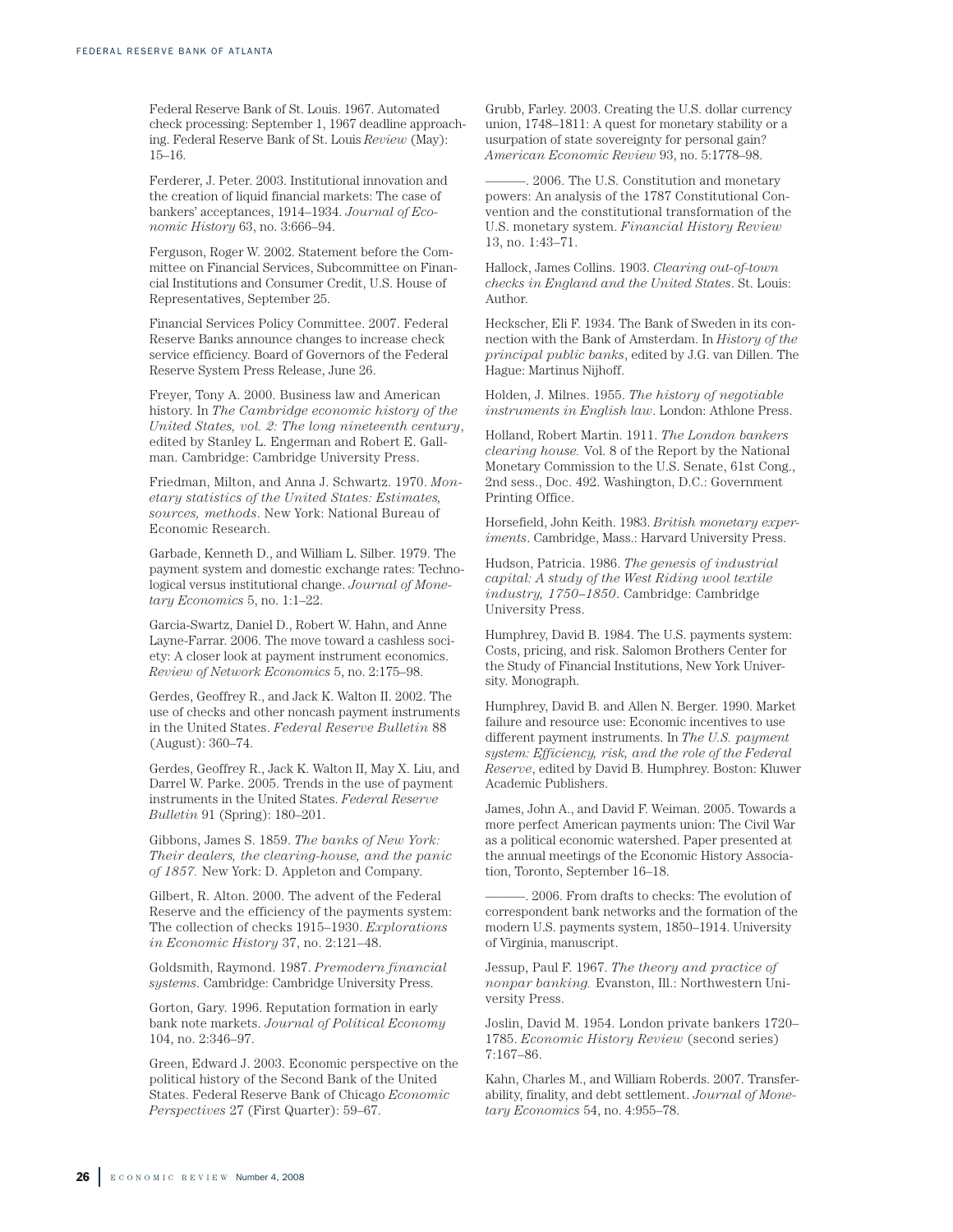Kemmerer, Edwin W. 1920. *The ABC of the Federal Reserve System.* Princeton: Princeton University Press.

Kinley, David. 1910. *The use of credit instruments in payments in the United States.* Vol. 6 of the Report by the National Monetary Commission to the U.S. Senate, 61st Cong., 2nd sess., Doc. 399. Washington, D.C.: Government Printing Office.

Klee, Elizabeth. 2006. Families' use of payment instruments during a decade of change in the U.S. payment system. Board of Governors of the Federal Reserve System Finance and Economics Discussion Paper 2006-01.

Knodell, Jane. 1998. The demise of central banking and the domestic exchanges: Evidence from antebellum Ohio. *Journal of Economic History* 58, no.3: 714–30.

. 2003. Duty and profit in the second bank of the United States exchange operation. *Financial History Review* 10, no. 1:5–30.

Kohn, Meir. 1999. Early deposit banking. Dartmouth College Working Paper 99-03.

Lacker, Jeffrey M. 1997. The check float puzzle. Federal Reserve Bank of Richmond *Economic Quarterly* 83, no. 3:1–25.

Lacker, Jeffrey M., Jeffrey D. Walker, and John A. Weinberg. 1999. The Fed's entry into check clearing reconsidered. Federal Reserve Bank of Richmond *Economic Quarterly* 85, no. 2:1–31.

Matthews, Philip W. 1921. *The Bankers' Clearing House: What it is and what it does*. London: Sir Isaac Pitman & Sons.

McAndrews, James, and William Roberds. 1999. A general equilibrium analysis of check float. *Journal of Financial Intermediation* 8, no. 4:353–77.

McKenney, James L. 1995. *Waves of change: Business evolution through information technology.* Boston: Harvard Business School Press.

Melton, Frank T. 1986. *Sir Robert Clayton and the origins of English deposit banking*. Cambridge: Cambridge University Press.

Michener, Ronald, and Robert Wright. 2005. State "currencies" and the transition to the U.S. dollar: Clarifying some confusions. *American Economic Review* 95, no. 3:682–703.

———. 2006. Development of the U.S. monetary union. *Financial History Review* 13, no. 1:19–41.

Mitchell, D.M. 1994. "Mr. Fowle pray pay the washwoman": The trade of a London goldsmith-banker, 1660–1692. *Business and Economic History* 23, no. 1:27–38.

Mueller, Reinhold C. 1997. *The Venetian money market: Banks, panics, and the public debt, 1200–1500*. Baltimore: Johns Hopkins University Press.

Munro, J. 2000. English "backwardness" and financial innovations in commerce with the Low Countries, 14th to 16th centuries. In *International trade in the Low Countries (14th–16th Centuries): Merchants, organisation, infrastructure*, edited by P. Stabel, B. Blondéé, and A. Greve. Leuven-Apeldoorn, Belgium: Garant.

NACHA—the Electronic Payments Association. The History of NACHA—the Electronic Payments Association. <www.nacha.org/news/NACHA History.pdf> (June 29, 2007).

NCCUSL (The National Conference of Commissioners on Uniform State Laws). Introduction to the Organization. <www.nccusl.org/Update/> (July 9, 2007).

Neal, Larry, and Marc D. Weidenmier. 2003. Crises in the global economy from tulips to today: Contagion and consequences. In *Globalization in historical perspective*, edited by Michael D. Bordo, Alan M. Taylor, and Jeffrey G. Williamson. NBER Conference Report Series. Chicago: University of Chicago Press.

Nishimura, Shizuya. 1971. *The decline of inland bills of exchange in the London money market 1855–1913*. Cambridge: Cambridge University Press.

Norman, Ben, Rachel Shaw, and George Speight. 2006. The evolution of payment arrangements and central banks. Bank of England, photocopy.

Odell, Kerry, and David Weiman. 1998. Metropolitan development, regional banking centers, and the founding of the Fed in the lower South, 1860 to 1920. *Journal of Economic History* 58, no. 1:103–25.

Powers, R. William. 1976. A survey of bank check volumes. *Journal of Bank Research* 6:245–56.

Pressnell, L. 1956. *Country banking in the Industrial Revolution*. New York: Oxford University Press.

Quinn, Stephen. 1997. Goldsmith-banking: Mutual acceptance and inter-banker clearing in Restoration London. *Explorations in Economic History* 34, no. 4:411–32.

-. 2001. The glorious revolution's effect on English private finance: A microhistory. *Journal of Economic History* 61, no. 3:593–615.

Quinn, Stephen, and William Roberds. 2003. Are on-line currencies virtual banknotes? Federal Reserve Bank of Atlanta *Economic Review* 88, no. 2:1–15.

Redenius, Scott. 2007. Designing a national currency: Antebellum payment networks and the structure of the national banking system. *Financial History Review* 14, no. 2:207–28.

Rhoades, Stephen A. 2000. Bank mergers and banking structure in the United States, 1980–1998. Board of Governors of the Federal Reserve System Staff Study 174.

Richards, R.D. 1934. The first fifty years of the Bank of England (1694–1744). In *History of the principal public banks*, edited by J.G. van Dillen. The Hague: Martinus Nijhoff.

Richardson, Gary. 2006. Bank distress during the Great Contraction, 1929 to 1933: New data from the archives of the Board of Governors. National Bureau of Economic Research Working Paper no. 12590.

Riesser, J. 1911. *The German great banks and their concentration in connection with the economic development of Germany.* Vol. 14 of the Report by the National Monetary Commission to the U.S. Senate, 61st Cong., 2nd sess., Doc. 593. Washington, D.C.: Government Printing Office.